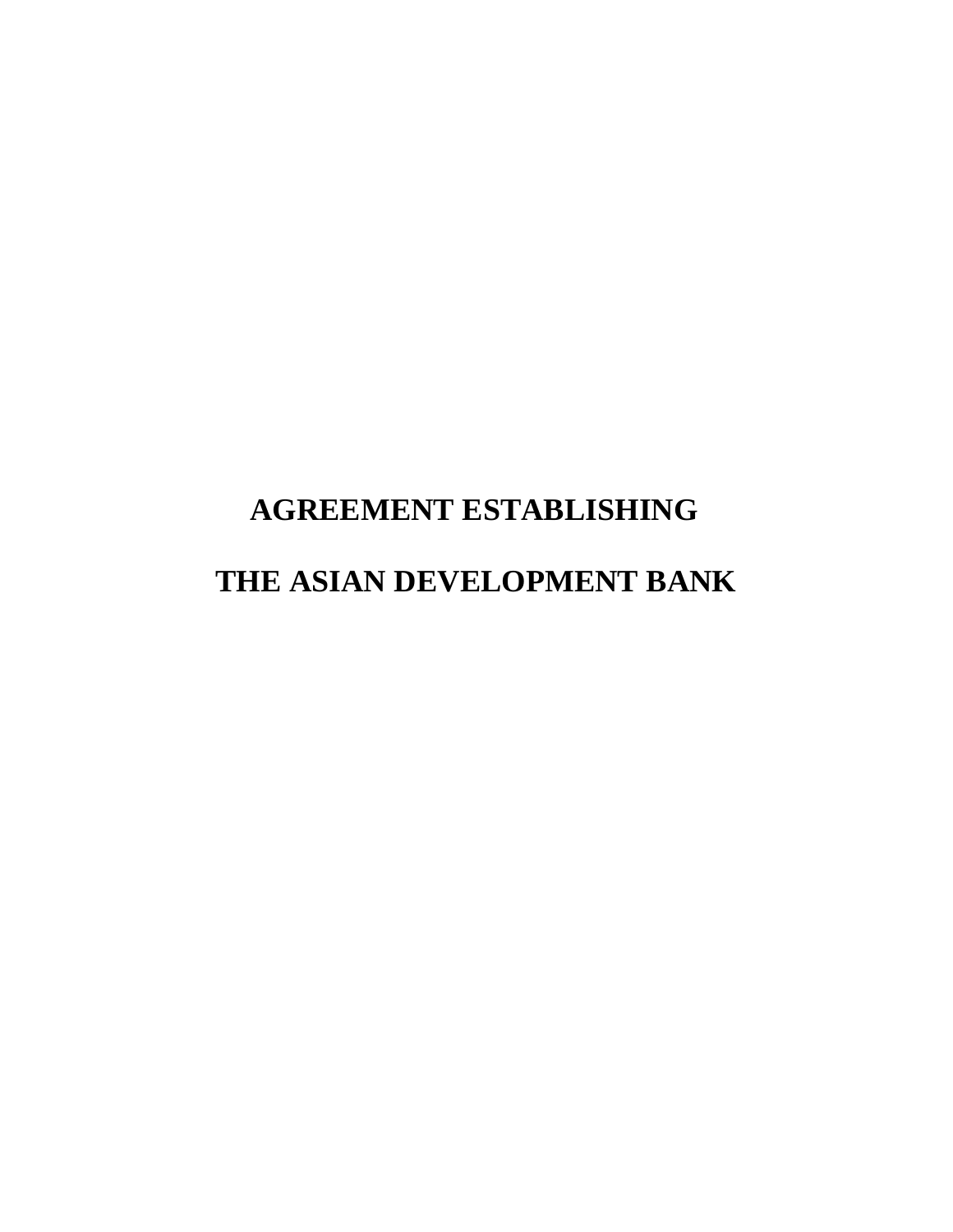## **NOTES**

(i) As provided in Article 65, the Agreement came into force on 22 August 1966.

(ii) Certain printing errors in the original text deposited with the Secretary-General of the United Nations were formally corrected in a Process-Verbal of Rectification issued by the Secretary-General on 17 November 1967. These corrections have been incorporated in the present publication.

(iii) In accordance with Article 66, the Inaugural Meeting was held at Tokyo from 24 to 26 November 1966 and pursuant to Resolution No. 9 of the Board of Governors, the Bank commenced operations on 19 December 1966.

(iv) With regard to Articles 4 and 5, the authorized capital stock was increased: (a) by \$100 million to \$1,100 million (Resolution No. 10 of the Board of Governors); (b) by \$1,650 million to \$2,750 million (Resolution No. 46 of the Board of Governors); (c) by \$40 million to \$2,790 million (Resolution No. 55 of the Board of Governors); (d) by \$137.5 million to \$2,927.5 million (Resolution No. 79 of the Board of Governors); (e) by \$50 million to \$2,977.5 million (Resolution No. 80 of the Board of Governors); (f) by \$70 million to \$3,047.5 million (Resolution No. 89 of the Board of Governors); (g) by \$25.1 million to \$3,072.6 million (Resolution No. 100 of the Board of Governors); (h) by \$4,l48 million to \$7,220.6 million (Resolution No. 104 of the Board of Governors); (i) by \$7,547.5 million to \$14,768.1 million (Resolution No. 158 of the Board of Governors); (j) by \$295.2 million to \$15,063.3 million (Resolution No. 174 of the Board of Governors); (k) by \$1,140 million to \$16,203.3 million (Resolution No. 176 of the Board of Governors); (1) by \$621.9 million to \$16,825.2 million (Resolution No. 192 of the Board of (Governors); (m) by \$0.5 million to \$16,825.7 million (Resolution No. 201 of the Board of Governors); (n) by \$0.7 million to \$16,826.4 million (Resolution No. 202 of the Board of Governors); (o) by \$60.2 million to \$16,886.6 million (Resolution No. 205 of the Board of Governors); (p) by \$2.7 million to \$16,889.3 million (Resolution No. 206 of the Board of Governors); (q) by \$0.7 million to \$16,890.0 million (Resolution No. 212 of the Board of Governors); (r) by \$0.2 million to \$16,890.2 million (Resolution No. 219 of the Board of Governors); (s) by \$142.7 million to \$17,032.9 million (Resolution No. 224 of the Board of Governors); (t) by \$52.9 million to \$17,085.8 million (Resolution No. 225 of the Board of Governors); and (u) by \$17,705.0 million to \$34,790.8 million (Resolution No. 232 of the Board of Governors).

(v) With regard to Article 30, with effect from the Fourth Annual Meeting of the Board of Governors, the size of the Board of Directors was increased to twelve (12) members, eight (8) members elected by the Governors representing regional member countries and four (4) members elected by the Governors representing non-regional member countries (Resolution No. 27 as amended by Resolution No. 37 of the Board of Governors).

(vi) The members of the Bank and their subscriptions to the authorized capital stock, as of 31 December 1994, are listed in the footnote to Annex A on pages 43 and 44.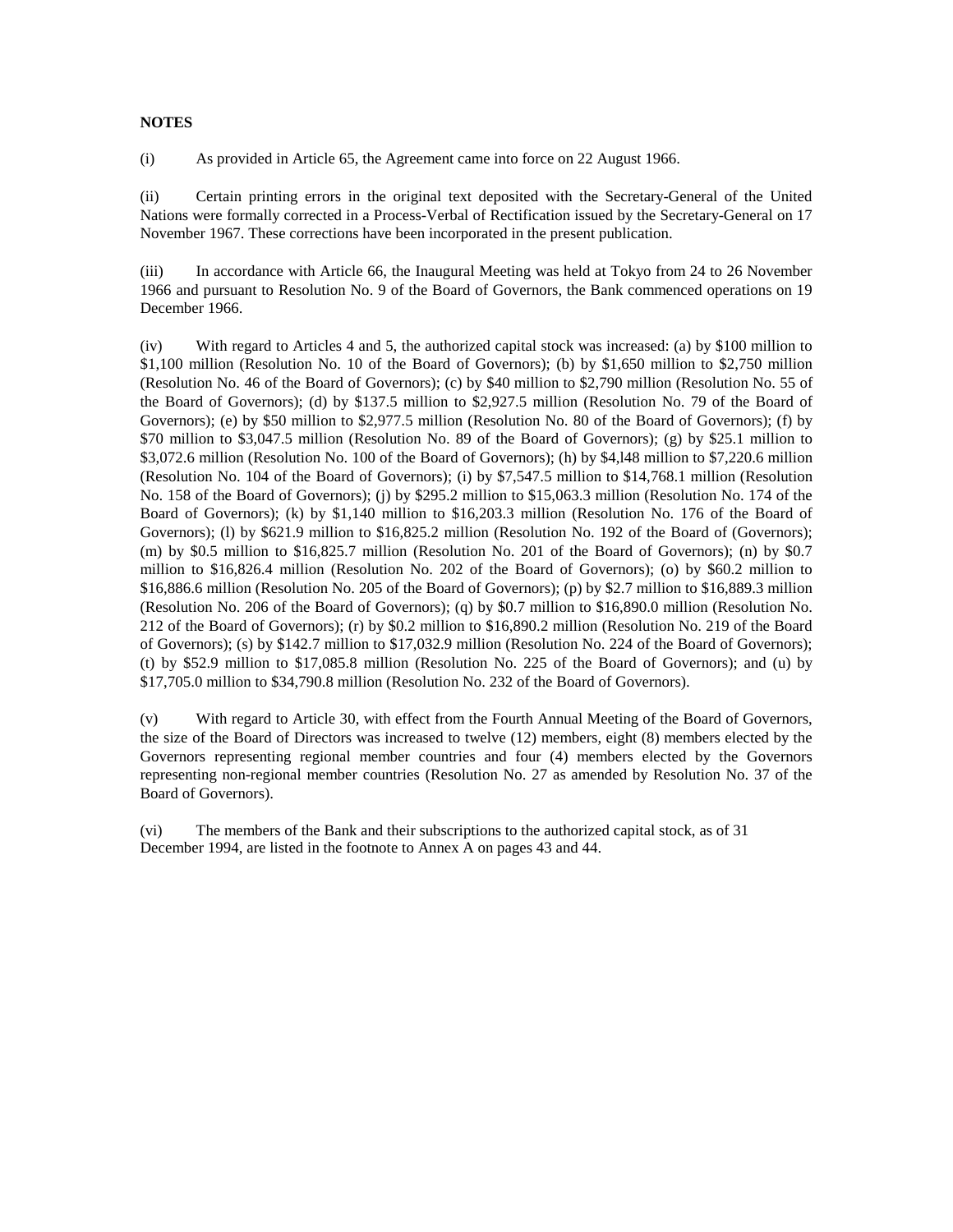## **CONTENTS**

| Chapter        |                                                                                                                    | Page                     |
|----------------|--------------------------------------------------------------------------------------------------------------------|--------------------------|
| $\bf{I}$       |                                                                                                                    | $\mathfrak{D}$           |
| $\mathbf{H}$   |                                                                                                                    | $\overline{\mathcal{A}}$ |
| Ш              |                                                                                                                    | 8                        |
| IV             |                                                                                                                    | 17                       |
| V              |                                                                                                                    | 18                       |
| VI             | ORGANIZATION AND MANAGEMENT                                                                                        | 21                       |
| <b>VII</b>     | WITHDRAWAL AND SUSPENSION OF MEMBERS, TEMPORARY<br>SUSPENSION AND TERMINATION OF OPERATIONS OF THE BANK            | 29                       |
| <b>VIII</b>    | STATUS, IMMUNITIES, EXEMPTIONS AND PRIVILEGES                                                                      | 33                       |
| IX             |                                                                                                                    | 37                       |
| X              |                                                                                                                    | 39                       |
| <b>ANNEX A</b> | INITIAL SUBSCRIPTIONS TO THE AUTHORIZED CAPITAL STOCK FOR<br>COUNTRIES WHICH MAY BECOME MEMBERS IN ACCORDANCE WITH | 41                       |
| <b>ANNEX B</b> |                                                                                                                    | 45                       |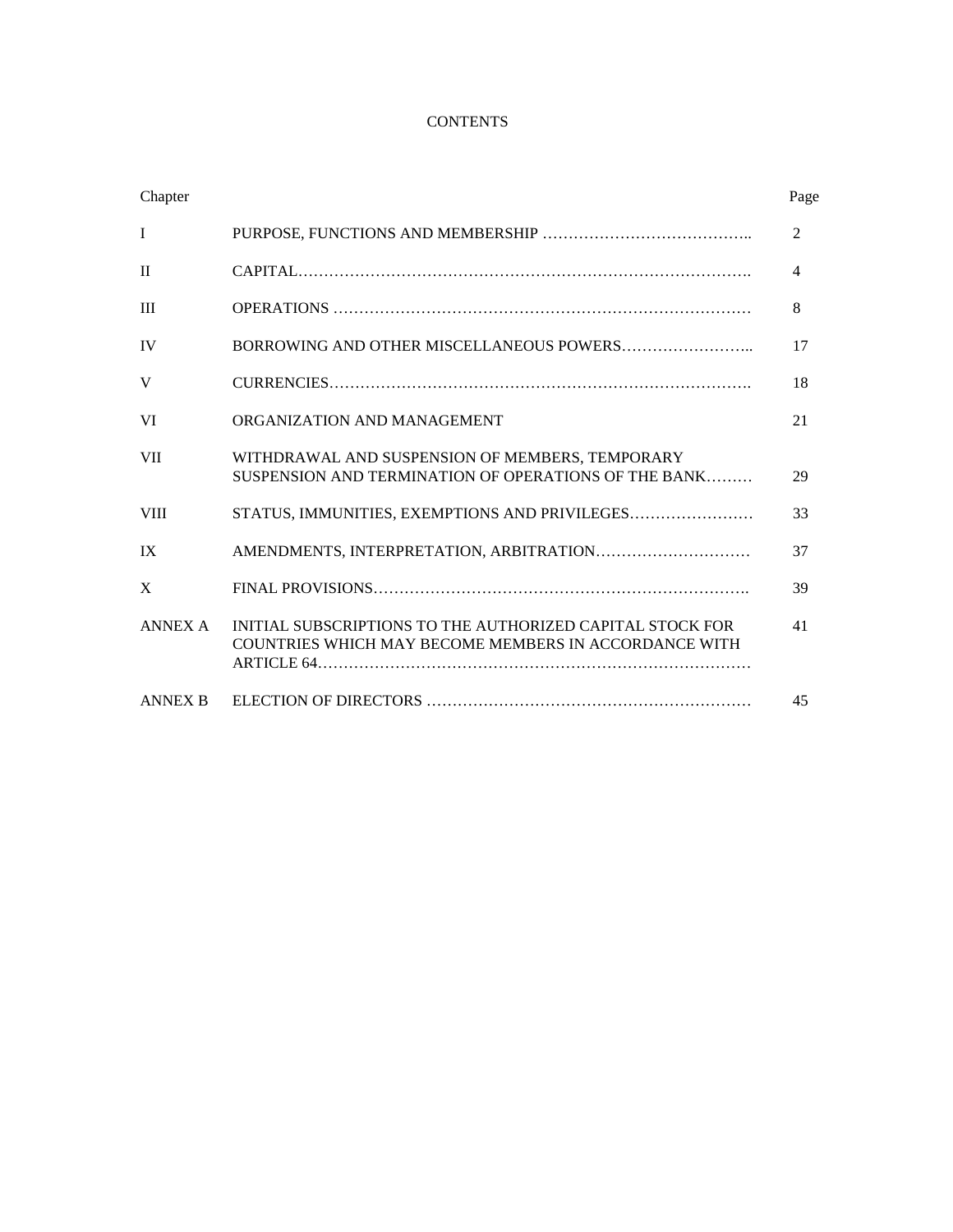## **AGREEMENT ESTABLISHING**

#### **THE ASIAN DEVELOPMENT BANK**

## THE CONTRACTING PARTIES

 CONSIDERING the importance of closer economic co-operation as a means for achieving the most efficient utilization of resources and for accelerating the economic development of Asia and the Far East;

 REALIZING the significance of making additional development financing available for the region by mobilizing such funds and other resources both from within and outside the region, and by seeking to create and foster conditions conducive to increased domestic savings and greater flow of development funds into the region;

 RECOGNIZING the desirability of promoting the harmonious growth of the economies of the region and the expansion of external trade of member countries;

 CONVINCED that the establishment of a financial institution that is Asian in its basic character would serve these ends;

 HAVE AGREED to establish hereby the Asian Development Bank (hereinafter called the "Bank") which shall operate in accordance with the following:

#### **Chapter I**

## **PURPOSE, FUNCTIONS AND MEMBERSHIP**

#### Article 1

## PURPOSE

 The purpose of the Bank shall be to foster economic growth and co-operation in the region of Asia and the Far East (hereinafter referred to as the "region") and to contribute to the acceleration of the process of economic development of the developing member countries in the region, collectively and individually. Wherever used in this Agreement, the terms "region of Asia and the Far East" and "region" shall comprise the territories of Asia and the Far East included in the Terms of Reference of the United Nations Economic Commission for Asia and the Far East.

#### Article 2

## **FUNCTIONS**

To fulfill its purpose, the Bank shall have the following functions:

(i) to promote investment in the region of public and private capital for development purposes;

(ii) to utilize the resources at its disposal for financing development of the developing member countries in the region, giving priority to those regional, sub-regional as well as national projects and programmes which will contribute most effectively to the harmonious economic growth of the region as a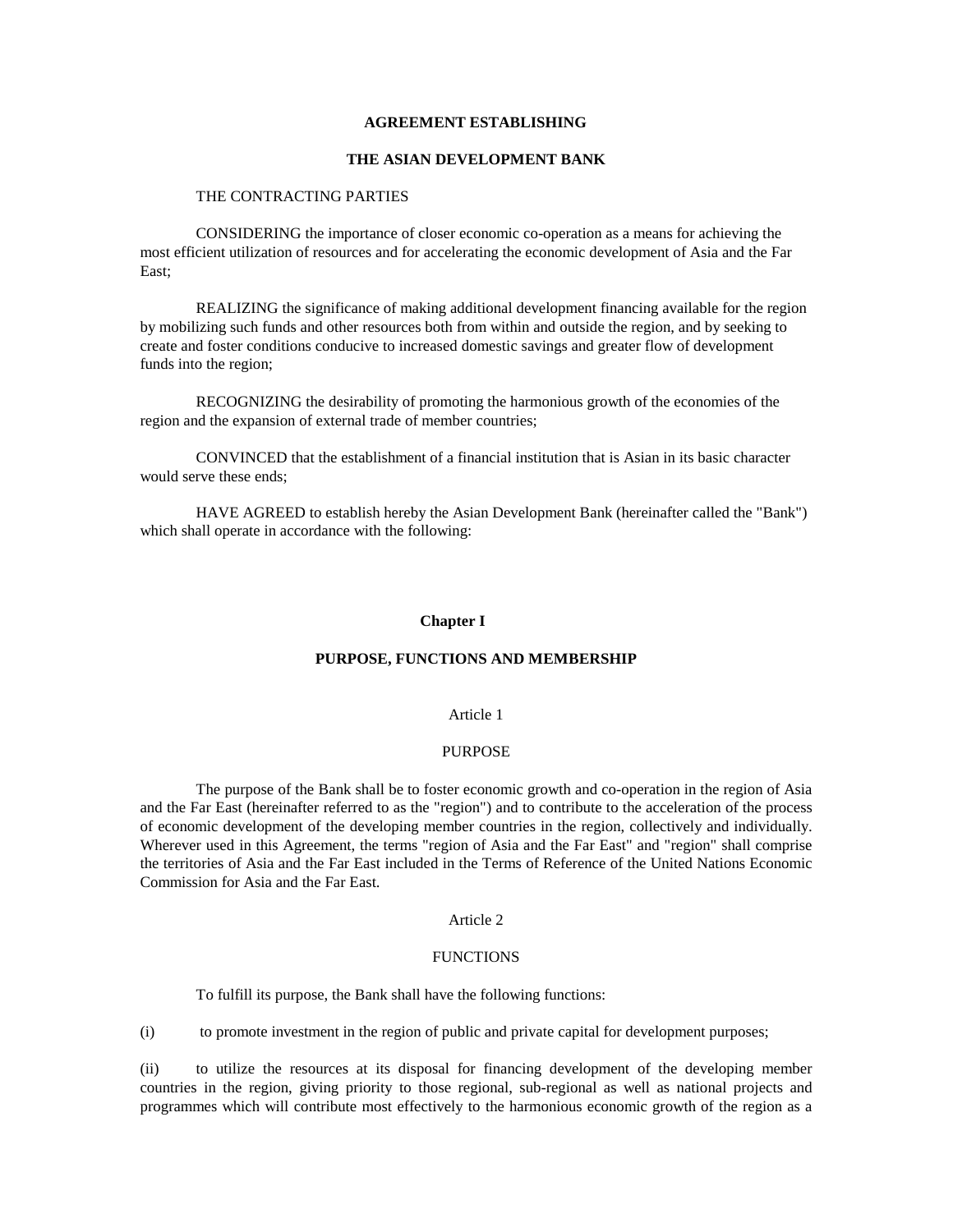whole, and having special regard to the needs of the smaller or less developed member countries in the region;

(iii) to meet requests from members in the region to assist them in the coordination of their development policies and plans with a view to achieving better utilization of their resources, making their economies more complementary, and promoting the orderly expansion of their foreign trade, in particular, intra-regional trade;

(iv) to provide technical assistance for the preparation, financing and execution of development projects and programmes, including the formulation of specific project proposals;

(v) to co-operate, in such manner as the Bank may deem appropriate, within the terms of this Agreement, with the United Nations, its organs and subsidiary bodies including, in particular, the Economic Commission for Asia and the Far East, and with public international organizations and other international institutions, as well as national entities whether public or private, which are concerned with the investment of development funds in the region, and to interest such institutions and entities in new opportunities for investment and assistance; and

(vi) to undertake such other activities and provide such other services as may advance its purpose.

## Article 3

#### MEMBERSHIP

 1. Membership in the Bank shall be open to: (i) members and associate members of the United Nations Economic Commission for Asia and the Far East; and (ii) other regional countries and nonregional developed countries which are members of the United Nations or of any of its specialized agencies.

 2. Countries eligible for membership under paragraph 1 of this Article which do not become members in accordance with Article 64 of this Agreement may be admitted, under such terms and conditions as the Bank may determine, to membership in the Bank upon the affirmative vote of two-thirds of the total number of Governors, representing not less than three-fourths of the total voting power of the members.

 3. In the case of associate members of the United Nations Economic Commission for Asia and the Far East which are not responsible for the conduct of their international relations, application for membership in the Bank shall be presented by the member of the Bank responsible for the international relations of the applicant and accompanied by an undertaking by such member that, until the applicant itself assumes such responsibility, the member shall be responsible for all obligations that may be incurred by the applicant by reason of admission to membership in the Bank and enjoyment of the benefits of such membership. "Country" as used in this Agreement shall include a territory which is an associate member of the United Nations Economic Commission for Asia and the Far East.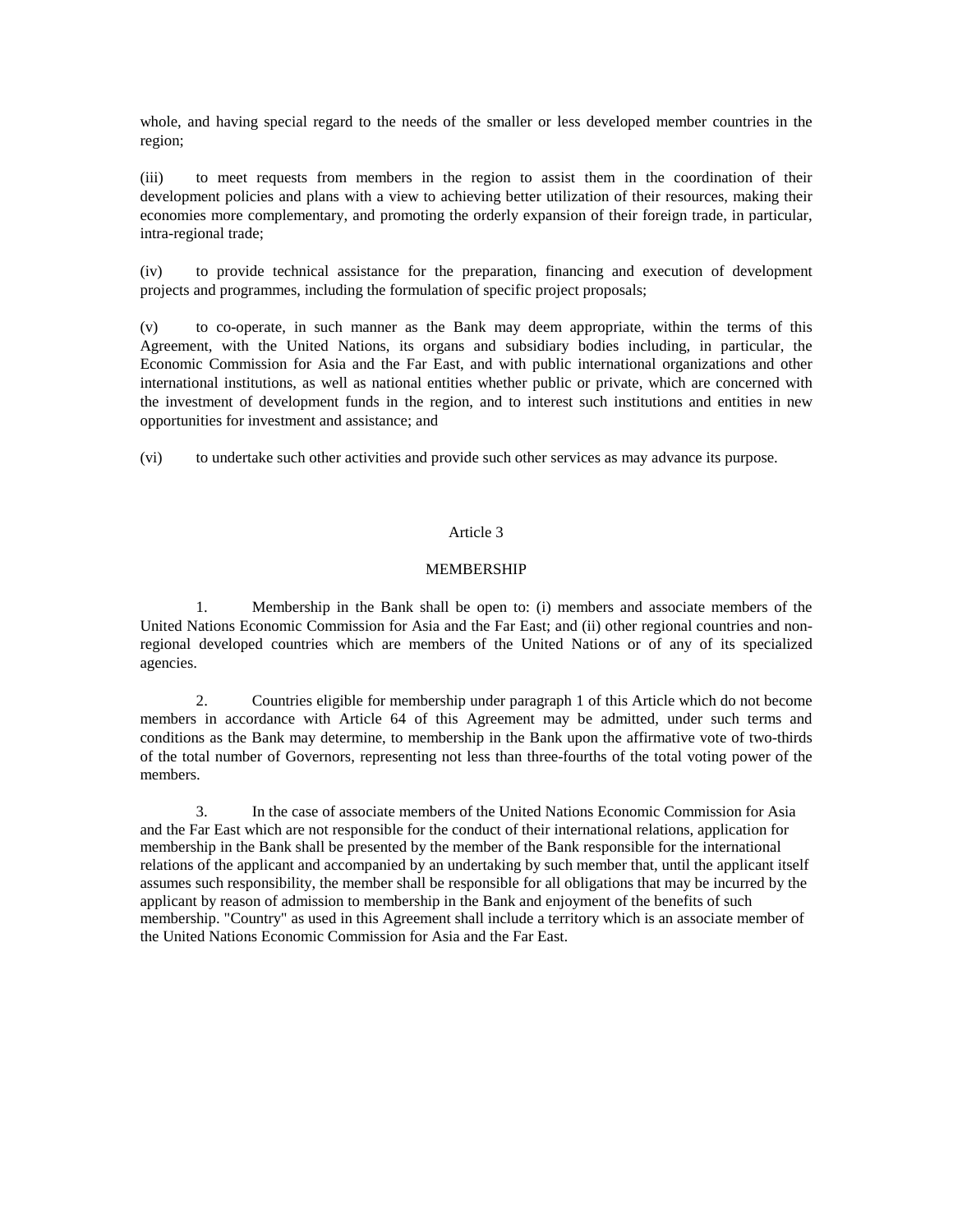## **Chapter II**

## **CAPITAL**

#### Article 4

#### AUTHORIZED CAPITAL

 1. The authorized capital stock of the Bank shall be one billion dollars (\$l,000,000,000) in terms of United States dollars of the weight and fineness in effect on 31 January 1966. The dollar wherever referred to in this Agreement shall be understood as being a United States dollar of the above value. The authorized capital stock shall be divided into one hundred thousand (100,000) shares having a par value of ten thousand dollars (\$10,000) each, which shall be available for subscription only by members in accordance with the provisions of Article 5 of this Agreement.

 2. The original authorized capital stock shall be divided into paid-in shares and callable shares. Shares having an aggregate par value of five hundred million dollars (\$500,000,000) shall be paidin shares, and shares having an aggregate par value of five hundred million dollars (\$500,000,000) shall be callable shares.

 3. The authorized capital stock of the Bank may be increased by the Board of Governors, at such time and under such terms and conditions as it may deem advisable, by a vote of two-thirds of the total number of Governors, representing not less than three-fourths of the total voting power of the members.

#### Article 5

#### SUBSCRIPTION OF SHARES

 1. Each member shall subscribe to shares of the capital stock of the Bank. Each subscription to the original authorized capital stock shall be for paid-in shares and callable shares in equal parts. The initial number of shares to be subscribed by countries which become members in accordance with Article 64 of this Agreement shall be that set forth in Annex A hereof. The initial number of shares to be subscribed by countries which are admitted to membership in accordance with paragraph 2 of Article 3 of this Agreement shall be determined by the Board of Governors; provided, however, that no such subscription shall be authorized which would have the effect of reducing the percentage of capital stock held by regional members below sixty (60) per cent of the total subscribed capital stock.

 2. The Board of Governors shall at intervals of not less than five (5) years review the capital stock of the Bank. In case of an increase in the authorized capital stock, each member shall have a reasonable opportunity to subscribe, under such terms and conditions as the Board of Governors shall determine, to a proportion of the increase of stock equivalent to the proportion which its stock theretofore subscribed bears to the total subscribed capital stock immediately prior to such increase; provided, however, that the foregoing provision shall not apply in respect of any increase or portion of an increase in the authorized capital stock intended solely to give effect to determinations of the Board of Governors under paragraphs 1 and 3 of this Article. No member shall be obligated to subscribe to any part of an increase of capital stock.

 3. The Board of Governors may, at the request of a member, increase the subscription of such member on such terms and conditions as the Board may determine; provided, however, that no such increase in the subscription of any member shall be authorized which would have the effect of reducing the percentage of capital stock held by regional members below sixty (60) per cent of the total subscribed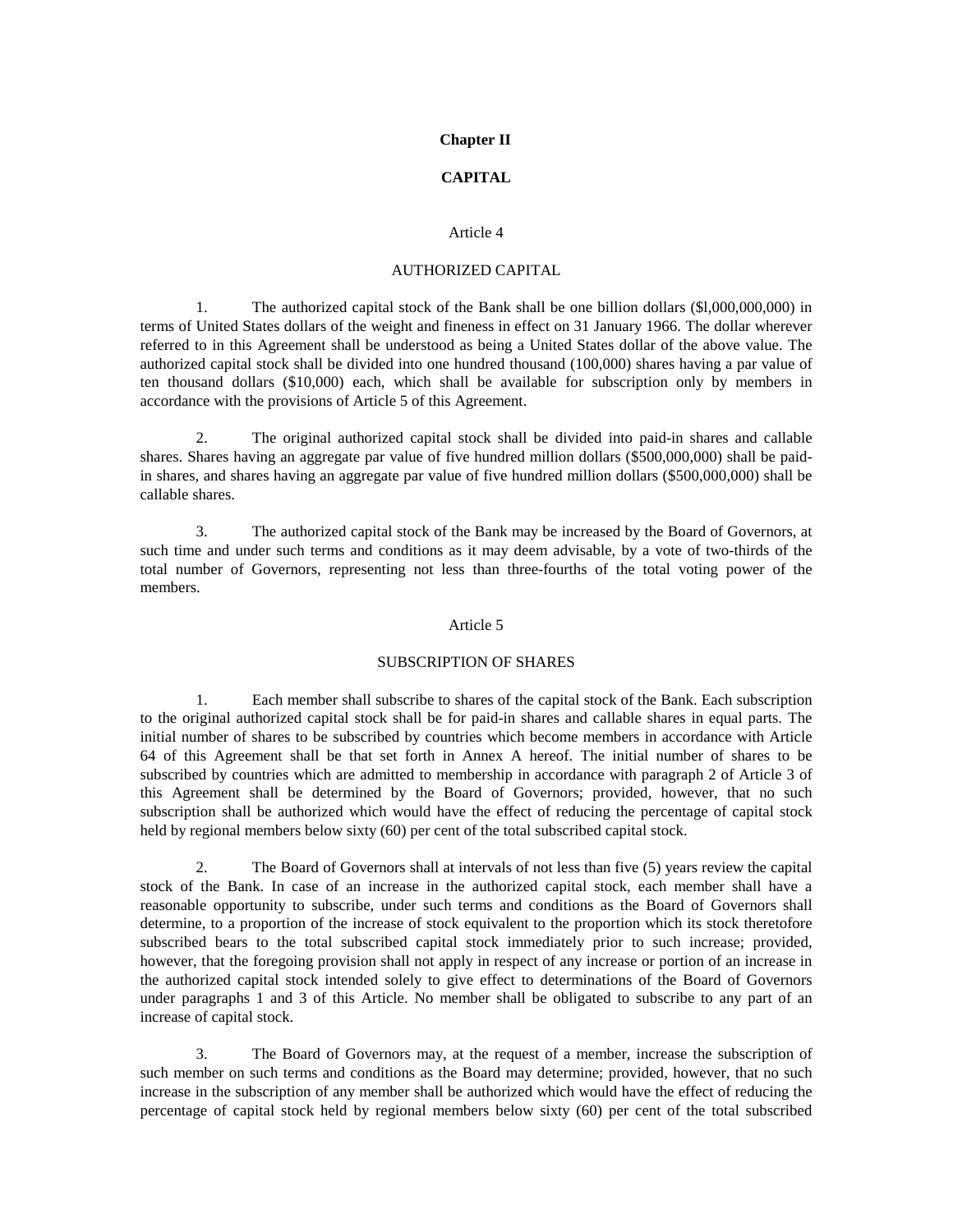capital stock. The Board of Governors shall pay special regard to the request of any regional member having less than six (6) per cent of the subscribed capital stock to increase its proportionate share thereof.

 4. Shares of stock initially subscribed by members shall be issued at par. Other shares shall be issued at par unless the Board of Governors by a vote of a majority of the total number of Governors, representing a majority of the total voting power of the members, decides in special circumstances to issue them on other terms.

 5. Shares of stock shall not be pledged or encumbered in any manner whatsoever, and they shall not be transferable except to the Bank in accordance with Chapter VII of this Agreement.

 6. The liability of the members on shares shall be limited to the unpaid portion of their issue price.

7. No member shall be liable, by reason of its membership, for obligations of the Bank.

## Article 6

## PAYMENT OF SUBSCRIPTIONS

 1. Payment of the amount initially subscribed by each Signatory to this Agreement which becomes a member in accordance with Article 64 to the paid-in capital stock of the Bank shall be made in five (5) installments, of twenty (20) per cent each of such amount. The first installment shall be paid by each member within thirty (30) days after entry into force of this Agreement, or on or before the date of deposit on its behalf of its instrument of ratification or acceptance in accordance with paragraph 1 of Article 64, whichever is later. The second installment shall become due one (1) year from the entry into force of this Agreement. The remaining three (3) installments shall each become due successively one (1) year from the date on which the preceding installment becomes due.

 2. Of each installment for the payment of initial subscriptions to the original paid-in capital stock:

(a) Fifty (50) per cent shall be paid in gold or convertible currency; and

(b) Fifty (50) per cent in the currency of the member.

 3. The Bank shall accept from any member promissory notes or other obligations issued by the Government of the member, or by the depository designated by such member, in lieu of the amount to be paid in the currency of the member pursuant to paragraph 2 (b) of this Article, provided such is not required by the Bank for the conduct of its operations. Such notes or obligations shall be non-negotiable, non-interest-bearing, and payable to the Bank at par value upon demand. Subject to the provisions of paragraph 2(ii) of Article 24, demands upon such notes or obligations payable in convertible currencies shall, over reasonable periods of time, be uniform in percentage on all such notes or obligations.

 4. Each payment of a member in its own currency under paragraph 2(b) of this Article shall be in such amount as the Bank, after such consultation with the International Monetary Fund as the Bank may consider necessary and utilizing the par value established with the International Monetary Fund, if any, determines to be equivalent to the full value in terms of dollars of the portion of the subscription being paid. The initial payment shall be in such amount as the member considers appropriate hereunder but shall be subject to such adjustment, to be effected within ninety (90) days of the date on which such payment was due, as the Bank shall determine to be necessary to constitute the full dollar equivalent of such payment.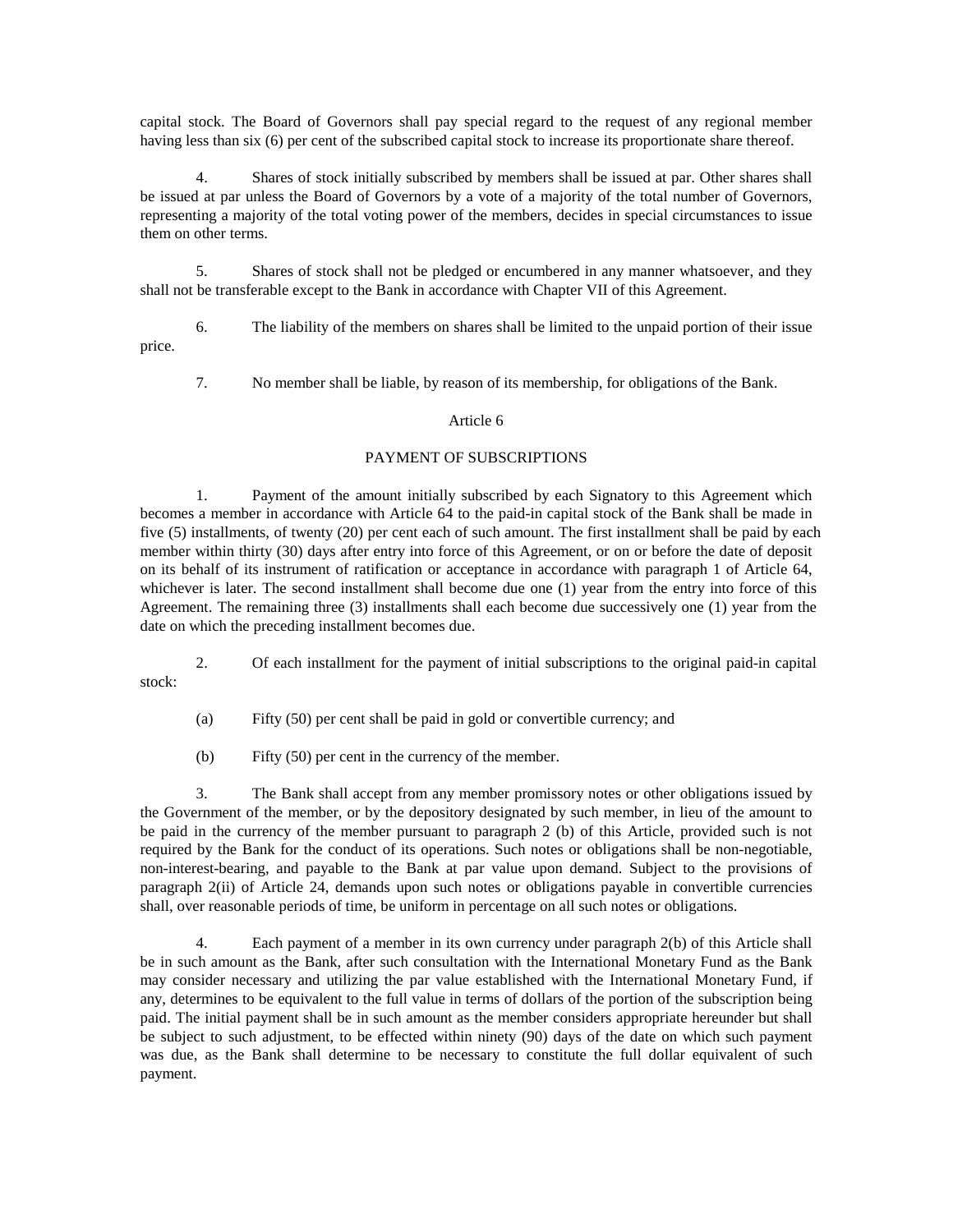5. Payment of the amount subscribed to the callable capital stock of the Bank shall be subject to call only as and when required by the Bank to meet its obligations incurred under sub-paragraphs (ii) and (iv) of Article 11 on borrowings of funds for inclusion in its ordinary capital resources or on guarantees chargeable to such resources.

 6. In the event of the call referred to in paragraph 5 of this Article, payment may be made at the option of the member in gold, convertible currency or in the currency required to discharge the obligations of the Bank for the purpose of which the call is made. Calls on unpaid subscriptions shall be uniform in percentage on all callable shares.

 7. The Bank shall determine the place for any payment under this Article, provided that, until the inaugural meeting of its Board of Governors, the payment of the first installment referred to in paragraph 1 of this Article shall be made to the Secretary-General of the United Nations, as Trustee for the Bank.

## Article 7

## ORDINARY CAPITAL RESOURCES

 As used in this Agreement, the term "ordinary capital resources" of the Bank shall include the following:

- (i) authorized capital stock of the Bank, including both paid-in and callable shares, subscribed pursuant to Article 5 of this Agreement, except such part thereof as may be set aside into one or more Special Funds in accordance with paragraph 1 (i) of Article 19 of this Agreement;
- (ii) funds raised by borrowings of the Bank by virtue of powers conferred by sub-paragraph (i) of Article 21 of this Agreement, to which the commitment to calls provided for in paragraph 5 of Article 6 of this Agreement is applicable;
- (iii) funds received in repayment of loans or guarantees made with the resources indicated in (i) and (iii) of this Article;
- (iv) income derived from loans made from the aforementioned funds or from guarantees to which the commitment to calls set forth in paragraph 5 of Article 6 of this Agreement is applicable; and
- (v) any other funds or income received by the Bank which do not form part of its Special Funds resources referred to in Article 20 of this Agreement.

## **Chapter III**

#### **OPERATIONS**

#### Article 8

#### USE OF RESOURCES

 The resources and facilities of the Bank shall be used exclusively to implement the purpose and functions set forth respectively in Articles 1 and 2 of this Agreement.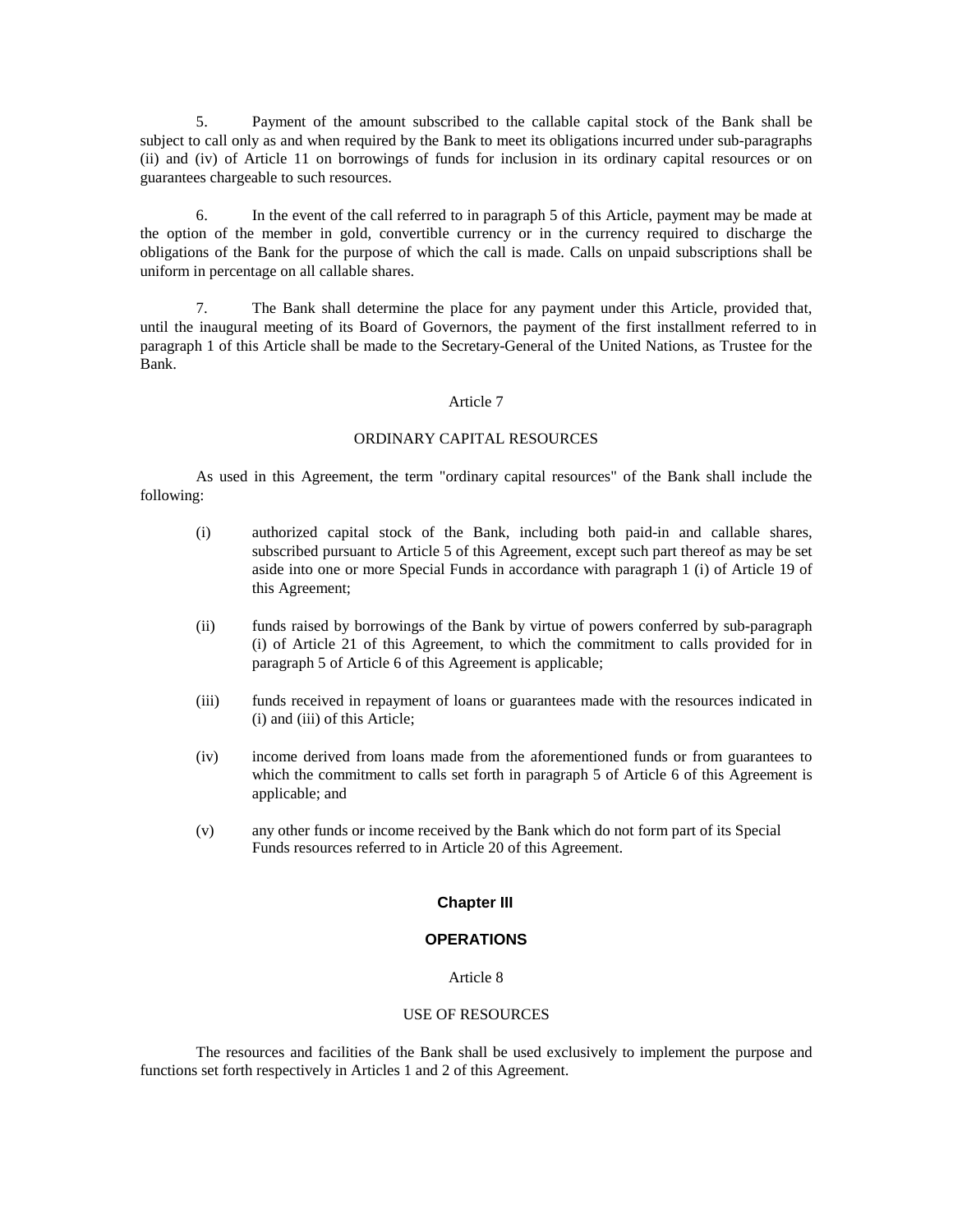#### ORDINARY AND SPECIAL OPERATIONS

1. The operations of the Bank shall consist of ordinary operations and special operations.

 2. Ordinary operations shall be those financed from the ordinary capital resources of the Bank.

 3. Special operations shall be those financed from the Special Funds resources referred to in Article 20 of this Agreement.

## Article 10

## SEPARATION OF OPERATIONS

 1. The ordinary capital resources and the Special Funds resources of the Bank shall at all times and in all respects be held, used, committed, invested or otherwise disposed o£ entirely separate from each other. The financial statements of the Bank shall show the ordinary operations and special operations separately.

 2. The ordinary capital resources of the Bank shall under no circumstances be charged with, or used to discharge, losses or liabilities arising out of special operations or other activities for which Special Funds resources were originally used or committed.

 3. Expenses appertaining directly to ordinary operations shall be charged to the ordinary capital resources of the Bank. Expenses appertaining directly to special operations shall be charged to the Special Funds resources. Any other expenses shall be charged as the Bank shall determine.

## Article 11

## RECIPIENTS AND METHODS OF OPERATION

 Subject to the conditions stipulated in this Agreement, the Bank may provide or facilitate financing to any member, or any agency, instrumentality or political subdivision thereof, or any entity or enterprise operating in the territory of a member, as well as to international or regional agencies or entities concerned with economic development of the region. The Bank may carry out its operations in any of the following ways:

- (i) by making or participating in direct loans with its unimpaired paid-in capital and, except as provided in Article 17 of this Agreement, with its reserves and undistributed surplus; or with the unimpaired Special Funds resources;
- (ii) by making or participating in direct loans with funds raised by the Bank in capital markets or borrowed or otherwise acquired by the Bank for inclusion in its ordinary capital resources;
- (iii) by investment of funds referred to in (i) and (ii) of this Article in the equity capital of an institution or enterprise, provided no such investment shall be made until after the Board of Governors, by a vote of a majority of the total number of Governors, representing a majority of the total voting power of the members, shall have determined that the Bank is in a position to commence such type of operations; or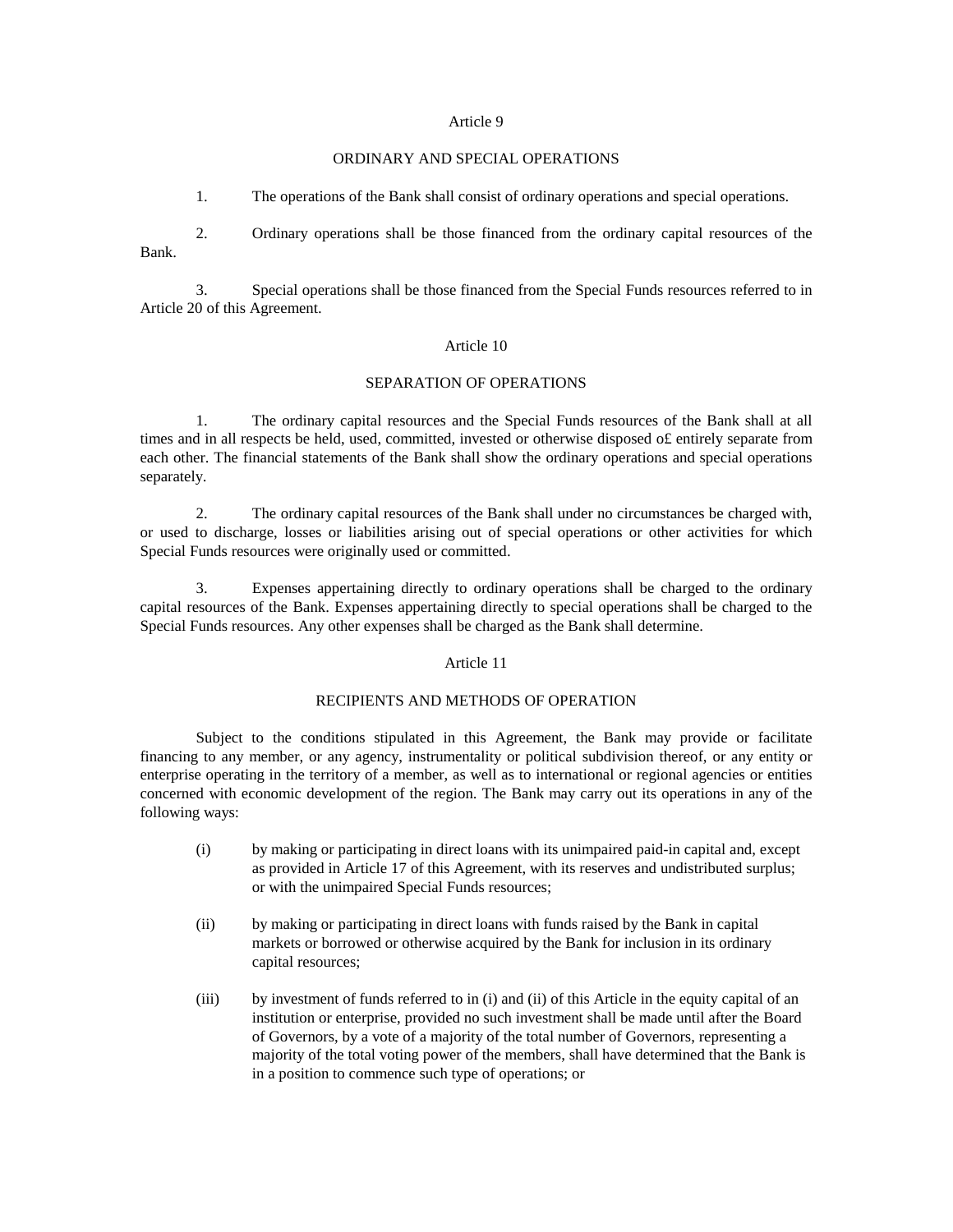(iv) by guaranteeing, whether as primary or secondary obligor, in whole or in part, loans for economic development participated in by the Bank.

#### Article 12

#### LIMITATIONS ON ORDINARY OPERATIONS

 1. The total amount outstanding of loans, equity investments and guarantees made by the Bank in its ordinary operations shall not at any time exceed the total amount of its unimpaired subscribed capital, reserves and surplus included in its ordinary capital resources, exclusive of the special reserve provided for by Article 17 of this Agreement and other reserves not available for ordinary operations.

 2. In the case of loans made with funds borrowed by the Bank to which the commitment to calls provided for by paragraph 5 of Article 6 of this Agreement is applicable, the total amount of principal outstanding and payable to the Bank in a specific currency shall not at any time exceed the total amount of the principal of outstanding borrowings by the Bank that are payable in the same currency.

 3. In the case of funds invested in equity capital out of the ordinary capital resources of the Bank, the total amount invested shall not exceed ten (10) per cent of the aggregate amount of the unimpaired paid-in capital stock of the Bank actually paid up at any given time together with the reserves and surplus included in its ordinary capital resources, exclusive of .the special reserve provided for in Article 17 of this Agreement.

 4. The amount of any equity investment shall not exceed such percentage of the equity capital of the entity or enterprise concerned as the Board of Directors shall in each specific case determine to be appropriate. The Bank shall not seek to obtain by such an investment a controlling interest in the entity or enterprise concerned, except where necessary to safeguard the investment of the Bank.

#### Article 13

## PROVISION OF CURRENCIES FOR DIRECT LOANS

 In making direct loans or participating in them, the Bank may provide financing in any of the following ways:

 (i) by furnishing the borrower with currencies other than the currency of the member in whose territory the project concerned is to be carried out (the latter currency hereinafter to be called "local currency"), which are necessary to meet the foreign exchange costs of such project; or

 (ii) by providing financing to meet local expenditures on the project concerned, where it can do so by supplying local currency without selling any of its holdings in gold or convertible currencies. In special cases when, in the opinion of the Bank, the project causes or is likely to cause undue loss or strain on the balance of payments of the member in whose territory the project is to be carried out, the financing granted by the Bank to meet local expenditures may be provided in currencies other than that of such member; in such cases, the amount of the financing granted by the Bank for this purpose shall not exceed a reasonable portion of the total local expenditure incurred by the borrower.

## Article 14

#### OPERATING PRINCIPLES

The operations of the Bank shall be conducted in accordance with the following principles: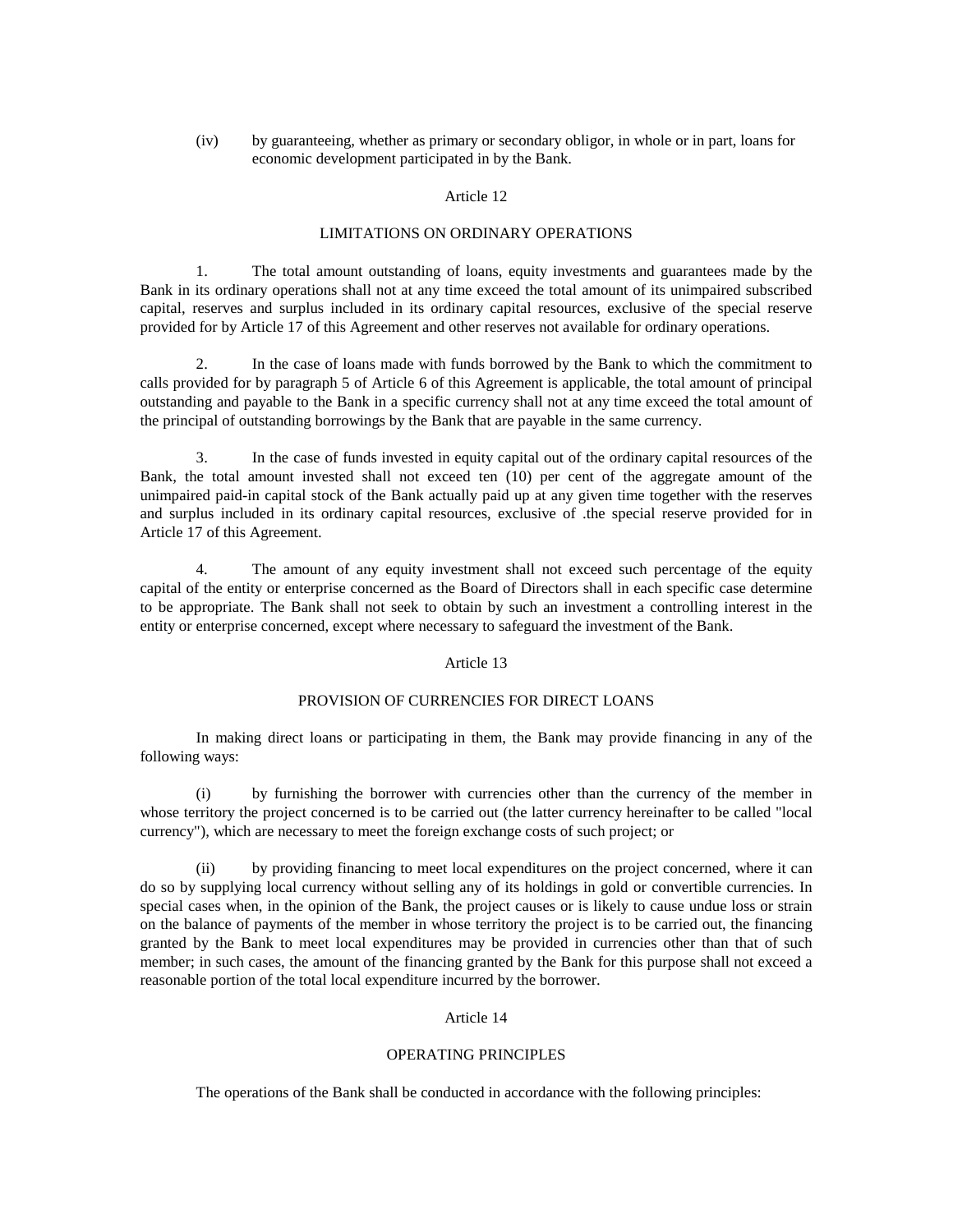- (i) The operations of the Bank shall provide principally for the financing of specific projects, including those forming part of a national, sub-regional or regional development programme. They may, however, include loans to, or guarantees of loans made to, national development banks or other suitable entities, in order that the latter may finance specific development projects whose individual financing requirements are not, in the opinion of the Bank, large enough to warrant the direct supervision of the Bank;
- (ii) In selecting suitable projects, the Bank shall always be guided by the provisions of subparagraph (ii) of Article 2 of this Agreement;
- (iii) The Bank shall not finance any undertaking in the territory of a member if that member objects to such financing;
- (iv) Before a loan is granted, the applicant shall have submitted an adequate loan proposal and the President of the Bank shall have presented to the Board of Directors a written report regarding the proposal, together with his recommendations, on the basis of a staff study;
- (v) In considering an application for a loan or guarantee, the Bank shall pay due regard to the ability of the borrower to obtain financing or facilities elsewhere on terms and conditions that the Bank considers reasonable for the recipient, taking into account all pertinent factors;
- (vi) In making or guaranteeing a loan, the Bank shall pay due regard to the prospects that the borrower and its guarantor, if any, will be in a position to meet their obligations under the loan contract;
- (vii) In making or guaranteeing a loan, the rate of interest, other charges and the schedule for repayment of principal shall be such: as are, in the opinion of the Bank, appropriate for the loan concerned;
- (viii) In guaranteeing a loan made by other investors, or in underwriting the sale of securities, the Bank shall receive suitable compensation for its risk;
- (ix) The proceeds of any loan, investment or other financing undertaken in the ordinary operations of the Bank or with Special Funds established by the Bank pursuant to paragraph 1 (i) of Article 19, shall be used only for procurement in member countries of goods and services produced in member countries, except in any case in which the Board of Directors by a vote of the Directors representing not less than two-thirds of the total voting power of the members, determines to permit procurement in a non-member country or of goods and services produced in a non-member country in special circumstances making such procurement appropriate, as in the case of a non-member country in which a significant amount of financing has been provided to the Bank;
- (x) In the case of a direct loan made by the Bank, the borrower shall be permitted by the Bank to draw its funds only to meet expenditures in connection with the project as they are actually incurred;
- (xi) The Bank shall take the necessary measures to ensure that the proceeds of any loan made, guaranteed or participated in by the Bank are used only for the purposes for which the loan was granted and with due attention to considerations of economy and efficiency;
- (xii) The Bank shall pay due regard to the desirability of avoiding a disproportionate amount of its resources being used for the benefit of any member;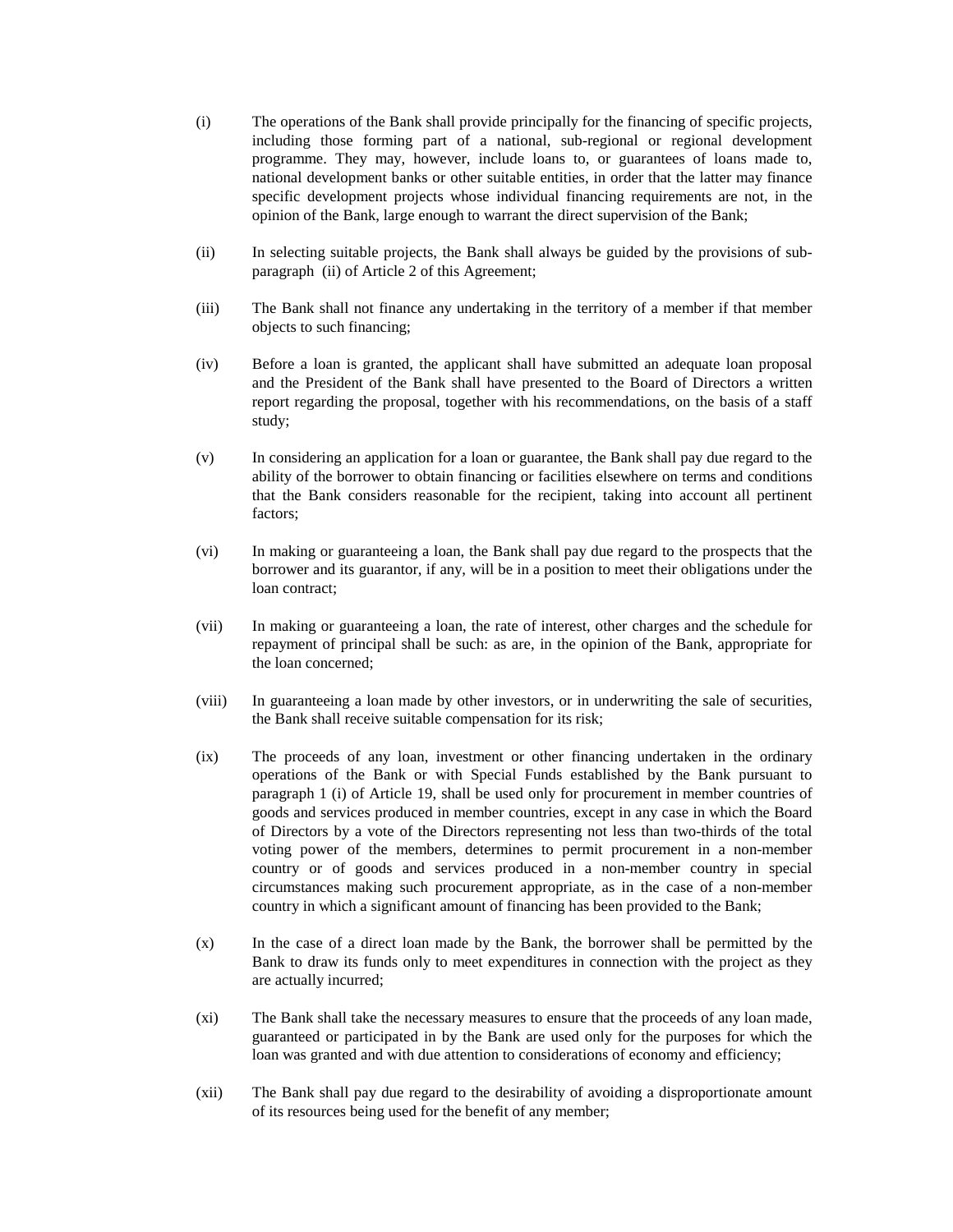- (xiii) The Bank shall seek to maintain reasonable diversification in its investments in equity capital; it shall not assume responsibility for managing any entity or enterprise in which it has an investment, except where necessary to safeguard its investments; and
- (xiv) The Bank shall be guided by sound banking principles in its operations.

## TERMS AND CONDITIONS FOR DIRECT LOANS AND GUARANTEES

 1. In the case of direct loans made or participated in or loans guaranteed by the Bank, the contract shall establish, in conformity with the operating principles set forth in Article 14 of this Agreement and subject to the other provisions of this Agreement, the terms and conditions for the loan or the guarantee concerned, including those relating to payment of principal, interest and other charges, maturities, and dates of payment in respect of the loan, or the fees and other charges in respect of the guarantee, respectively. In particular, the contract shall provide that, subject to paragraph 3 of this Article, all payments to the Bank under the contract shall be made in the currency loaned, unless, in the case of a direct loan made or a loan guaranteed as part of special operations with funds provided under paragraph 1 (ii) of Article 19, the rules and regulations of the Bank provide otherwise. Guarantees by the Bank shall also provide that the Bank may terminate its liability with respect to interest if, upon default by the borrower and the guarantor, if any, the Bank offers to purchase, at par and interest accrued to a date designated in the offer, the bonds or other obligations guaranteed.

 2. Where the recipient of loans or guarantees of loans is not itself a member, the Bank may, when it deems it advisable, require that the member in whose territory the project concerned is to be carried out, or a public agency or any instrumentality of that member acceptable to the Bank, guarantee the repayment of the principal and the payment of interest and other charges on the loan in accordance with the terms thereof.

 3. The loan or guarantee contract shall expressly state the currency in which all payments to the Bank thereunder shall be made. At the option of the borrower, however, such payments may always be made in gold or convertible currency.

## Article 16

## COMMISSION AND FEES

 1. The Bank shall charge, in addition to interest, a commission on direct loans made or participated in as part of its ordinary operations. This commission, payable periodically, shall be computed on the amount out. standing on each loan or participation and shall be at the rate of not less than one (1) per cent per annum, unless the Bank, after the first five (5) years of its operations, decides to reduce this minimum rate by a two-thirds majority of its members, representing not less than three-fourths of the total voting power of the members.

 2. In guaranteeing a loan as part of its ordinary operations, the Bank shall charge a guarantee fee, at a rate determined by the Board of Directors, payable periodically on the amount of the loan outstanding.

 3. Other charges of the Bank in its ordinary operations and any commission, fees or other charges in its special operations shall be determined by the Board of Directors.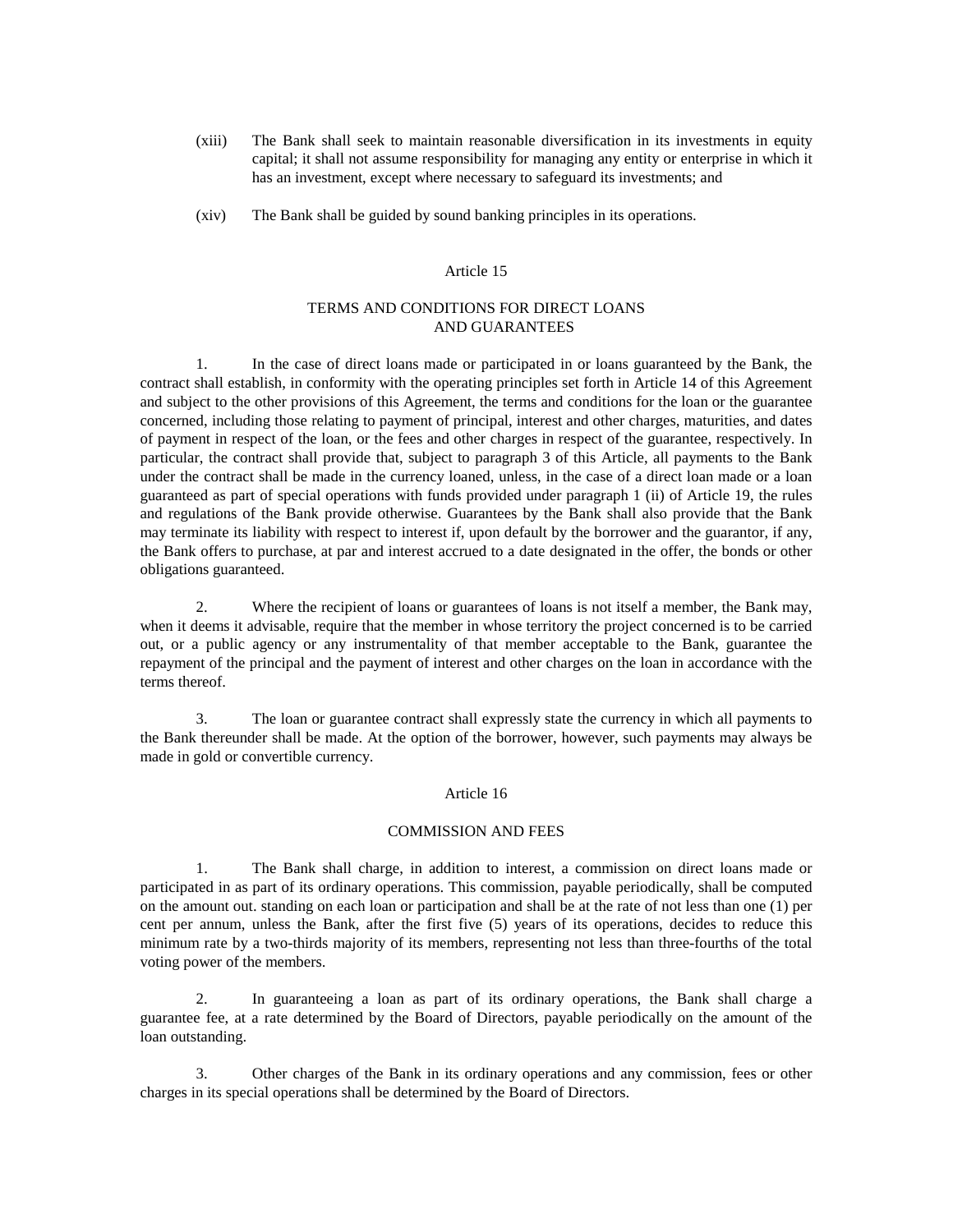## SPECIAL RESERVE

 The amount of commissions and guarantee fees received by the Bank pursuant to Article 16 of this Agreement shall be set aside as a special reserve which shall be kept for meeting liabilities of the Bank in accordance with Article 18 of this Agreement. The special reserve shall be held in such liquid form as the Board of Directors may decide.

## Article 18

## METHODS OF MEETING LIABILITIES OF THE BANK

 1. In cases of default on loans made, participated in or guaranteed by the Bank in its ordinary operations, the Bank shall take such action as it deems appropriate with respect to modifying the terms of the loan, other than the currency of repayment.

 2. The payments in discharge of the Bank's liabilities on borrowings or guarantees under sub-paragraphs (ii) and (iv) of Article 11 chargeable to the ordinary capital resources shall be charged:

- (i) First, against the special reserve provided for in Article 17;
- (ii) Then, to the extent necessary and at the discretion of the Bank, against the other reserves, surplus and capital available to the Bank.

 3. Whenever necessary to meet contractual payments of interest, other charges or amortization on borrowings of the Bank in its ordinary operations, or to meet its liabilities with respect to similar payments in respect of loans guaranteed by it, chargeable to its ordinary capital resources, the Bank may call an appropriate amount of the uncalled subscribed callable capital in accordance with paragraphs 6 and 7 of Article 6 of this Agreement;

 4. In cases of default in respect of a loan made from borrowed funds or guaranteed by the Bank as part of its ordinary operations, the Bank may, if it believes that the default may be of long duration, call an additional amount of such callable capital not to exceed in any one (1) year one (1) per cent of the total subscriptions of the members to such capital, for the following purposes:

- (i) To redeem before maturity, or otherwise discharge, the Bank's liability on all or part of the outstanding principal of any loan guaranteed by it in respect of which the debtor is in default; and
- (ii) To repurchase, or otherwise discharge, the Bank's liability on all or part of its own outstanding borrowing.

 5. If the Bank's subscribed callable capital stock shall be entirely called pursuant to paragraphs 3 and 4 of this Article, the Bank may, if necessary for the purposes specified in paragraph 3 of this Article, use or exchange the currency of any member without restriction, including any restriction imposed pursuant to paragraphs 2 (i) and (ii) of Article 24.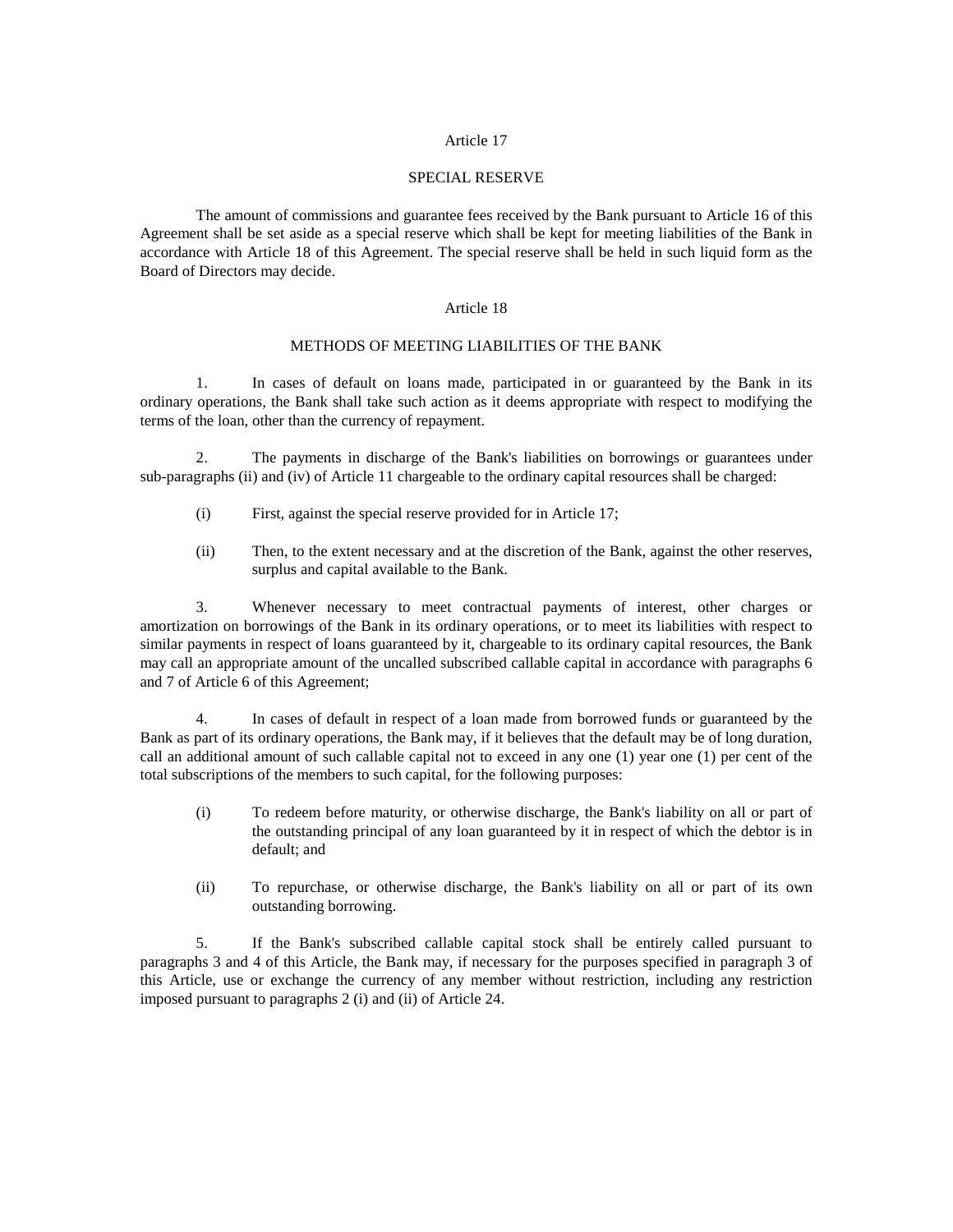#### SPECIAL FUNDS

- 1. The Bank may:
- (i) set aside, by a vote of two-thirds of the total number of Governors, representing at least three-fourths of the total voting power of the members, not more than ten (10) per cent each of the portion of the unimpaired paid-in capital of the Bank paid by members pursuant to paragraph 2(a) of Article 6 and of the portion thereof paid pursuant to paragraph 2(b) of Article 6, and establish there with one or more Special Funds; and
- (ii) accept the administration of Special Funds which are designed to serve the purpose and come within the functions of the Bank.

 2. Special Funds established by the Bank pursuant to paragraph 1(i) of this Article may be used to guarantee or make loans of high developmental priority, with longer maturities, longer deferred commencement of repayment and lower interest rates than those established by the Bank for its ordinary operations. Such Funds may also be used on such other terms and conditions, not inconsistent with the applicable provisions of this Agreement nor with the character of such Funds as revolving funds, as the Bank in establishing such Funds may direct.

 3. Special Funds accepted by the Bank under paragraph 1 (ii) of this Article may be used in any manner and on any terms and conditions not inconsistent with the purpose of the Bank and with the agreement relating to such Funds.

 4. The Bank shall adopt such special rules and regulations as may be required for the establishment, administration and use of each Special Fund. Such rules and regulations shall be consistent with the provisions of this Agreement, excepting those provisions expressly applicable only to ordinary operations of the Bank.

## Article 20

## SPECIAL FUNDS RESOURCES

 As used in this Agreement, the term "Special Funds resources" shall refer to the resources of any Special Fund and shall include:

- (a) resources set aside from the paid-in capital to a Special Fund or otherwise initially contributed to any Special Fund;
- (b) funds accepted by the Bank for inclusion in any Special Fund;
- (c) funds repaid in respect of loans or guarantees financed from the resources of any Special Fund which, under the rules and regulations of the Bank governing that Special Fund, are received by such Special Fund;
- (d) income derived from operations of the Bank in which any of the aforementioned resources or funds are used or committed if, under the rules and regulations of the Bank governing the Special Fund concerned, that income accrues to such Special Fund; and
- (e) any other resources placed at the disposal of any Special Fund.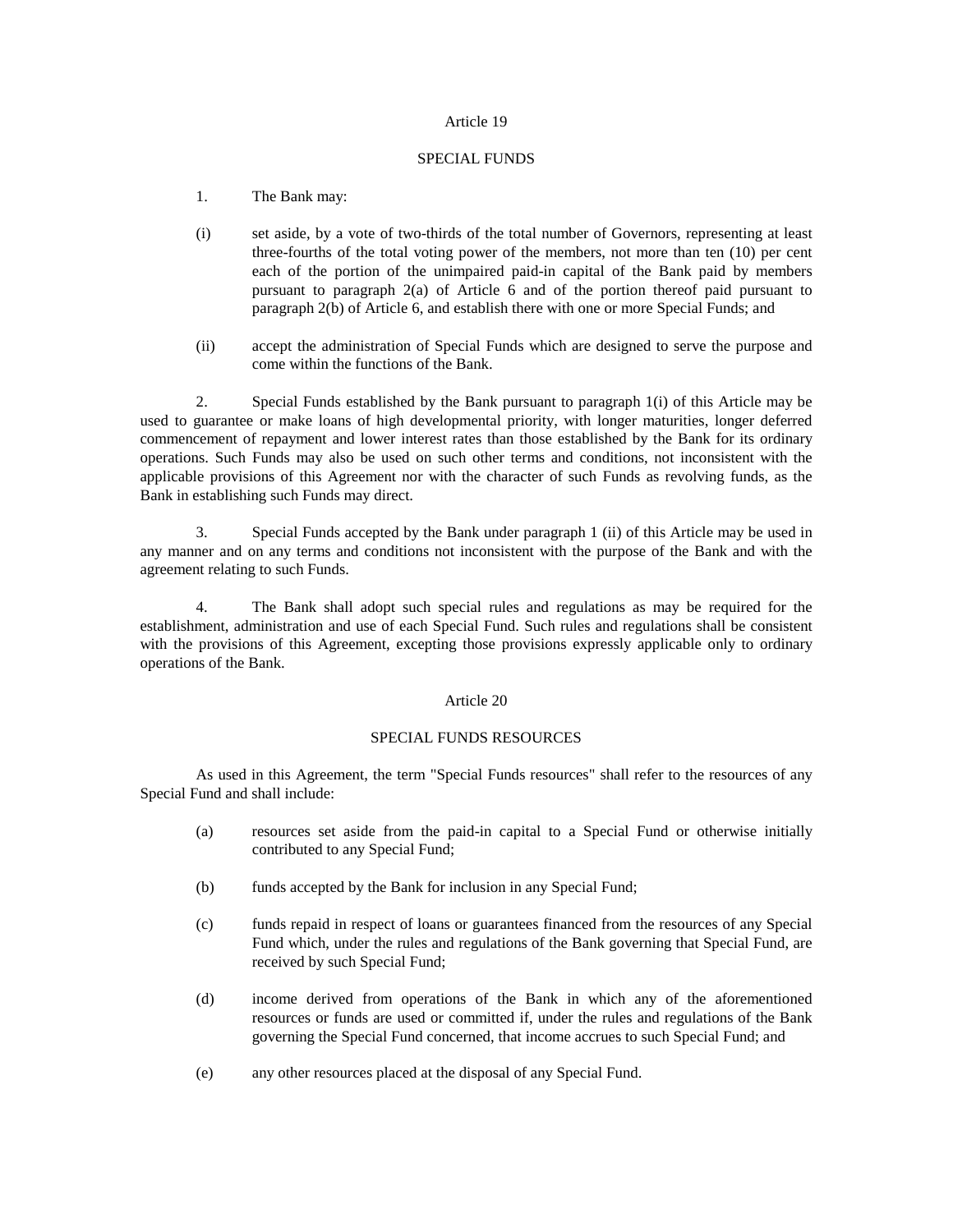#### **Chapter IV**

#### **BORROWING AND OTHER MISCELLANEOUS POWERS**

#### Article 21

#### GENERAL POWERS

In addition to the powers specified elsewhere in this Agreement, the Bank shall have the power to:

- (i) borrow funds in member countries or elsewhere, and in this connection to furnish such collateral or other security therefore as the Bank shall determine, provided always that:
	- (a) before making a sale of its obligations in the territory of a country, the Bank shall have obtained its approval;
	- (b) where the obligations of the Bank are to be denominated in the currency of a member, the bank shall have obtained its approval;
	- (c) the Bank shall obtain the approval of the countries referred to in sub-paragraphs (a) and (b) of this paragraph that the proceeds may be exchanged for the currency of any member without restriction; and
	- (d) before determining to sell its obligations in a particular country, the Bank shall consider the amount of previous borrowing, if any, in that country, the amount of previous borrowing in other countries, and the possible availability of funds in such other countries; and shall give due regard to the general principle that its borrowings should to the greatest extent possible be diversified as to country of borrowing.
- (ii) buy and sell securities the Bank has issued or guaranteed or in which it has invested, provided always that it shall have obtained the approval of any country in whose territory the securities are to be bought or sold;
- (iii) guarantee securities in which it has invested in order to facilitate their sale;
- (iv) underwrite, or participate in the underwriting of, securities issued by any entity or enterprise for purposes consistent with the purpose of the Bank;
- (v) invest funds, not needed in its operations, in the territories of members in such obligations of members or nationals thereof as it may determine, and invest funds held by the Bank for pensions or similar purposes in the territories of members in marketable securities issued by members or nationals thereof;
- (vi) provide technical advice and assistance which serve its purpose and come within its functions, and where expenditures incurred in furnishing such services are not reimbursable, charge the net income of the Bank therewith; in the first five (5) years of its operations, the Bank may use up to two (2) per cent of its paid-in capital for furnishing such services on a non-reimbursable basis, and
- (vii) exercise such other powers and establish such rules and regulations as may be necessary or appropriate in furtherance of its purpose and functions, consistent with the provisions of this Agreement.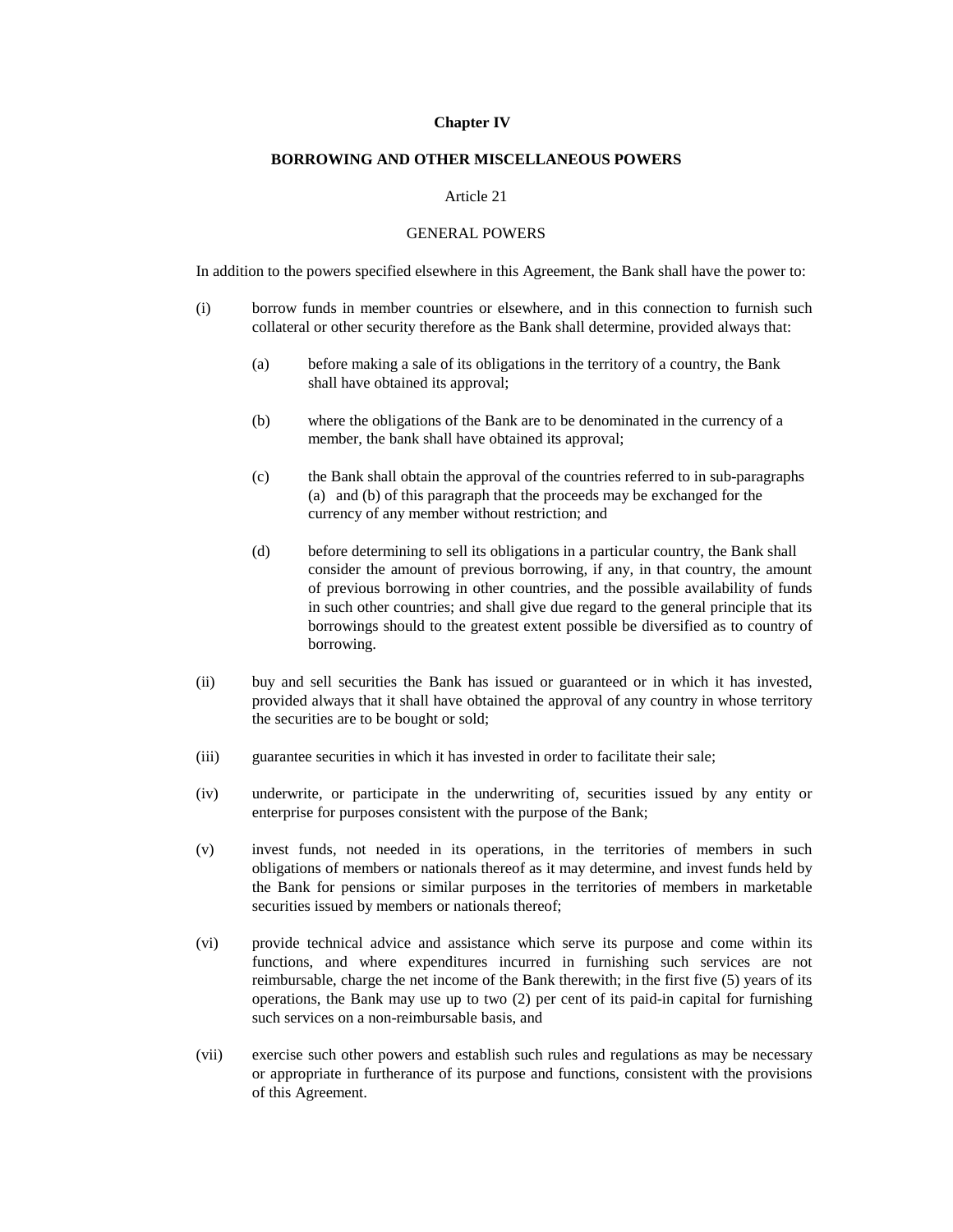## NOTICE TO BE PLACED ON SECURITIES

 Every security issued or guaranteed by the Bank shall bear on its face a conspicuous statement to the effect that it is not an obligation of any Government, unless it is in fact the obligation of a particular Government, in which case it shall so state.

#### **Chapter V**

## **CURRENCIES**

#### Article 23

## DETERMINATION OF CONVERTIBILITY

 Whenever it shall become necessary under this Agreement to determine whether any currency is convertible, such determination shall be made by the Bank after consultation with the International Monetary Fund.

#### Article 24

## USE OF CURRENCIES

 1. Members may not maintain or impose any restrictions on the holding or use by the Bank or by any recipient from the Bank, for payments in any country, of the following:

- (i) gold or convertible currencies received by the Bank in payment of subscriptions to its capital stock, other than that paid to the Bank by members pursuant to paragraph 2(b) of Article 6 and restricted pursuant to paragraphs 2(i) and (ii) of this Article;
- (ii) currencies of members purchased with the gold or convertible currencies referred to in the preceding sub-paragraph;
- (iii) currencies obtained by the Bank by borrowing, pursuant to sub-paragraph (i) of Article 21 of this Agreement, for inclusion in its ordinary capital resources;
- (iv) gold or currencies received by the Bank in payment on account of principal, interest, dividends or other charges in respect of loans or investments made out of any of the funds referred to in sub-paragraphs (i) to (iii) of this paragraph or in payment of fees in respect of guarantees made by the Bank; and
- (v) currencies, other than the member's own currency, received by the member from the Bank in distribution of the net income of the Bank in accordance with Article 40 of this Agreement.

 2. Members may not maintain or impose any restriction on the holding or use by the Bank or by any recipient from the Bank, for payments in any country, of currency of a member received by the Bank which does not come within the provisions of the preceding paragraph, unless: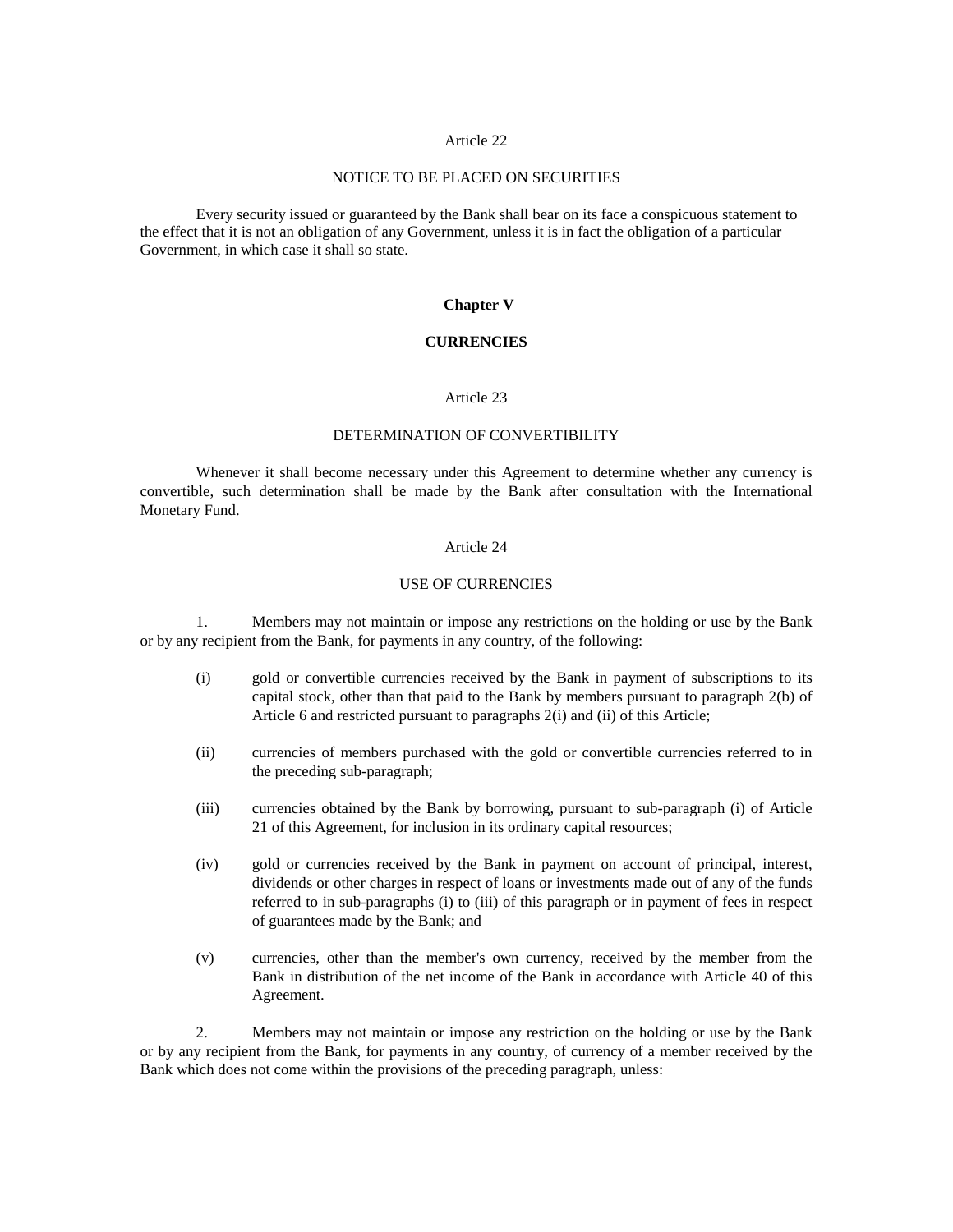- (i) a developing member country, after consultation with and subject to periodic review by the Bank, restricts in whole or in part the use of such currency to payments for goods or services produced and intended for use in its territory; or
- (ii) any other member whose subscription has been determined in Part A of Annex A hereof and whose exports of industrial products do not represent a substantial proportion of its total exports, deposits with its instrument of ratification or acceptance a declaration that it desires the use of the portion of its subscription paid pursuant to paragraph 2(b) of Article 6 to be restricted, in whole or in part, to payments for goods or services produced in its territory; provided that such restrictions be subject to periodic review by and consultation with the Bank and that any purchases of goods or services in the territory of that member, subject to the usual consideration of competitive tendering, shall be first charged against the portion of its subscription paid pursuant to paragraph 2(b) of Article 6; or
- (iii) such currency forms part of the Special Funds resources of the Bank available under paragraph l(ii) of Article 19 and its use is subject to special rules and regulations.

 3. Members may not maintain or impose any restrictions on the holding or use by the Bank, for making amortization payments or anticipatory payments or for repurchasing in whole or in part the Bank's own obligations, of currencies received by the Bank in repayment of direct loans made out of its ordinary capital resources, provided, however, that until the Bank's subscribed callable capital stock has been entirely called, such holding or use shall be subject to any limitations imposed pursuant to paragraph 2(i) of this Article except in respect of obligations payable in the currency of the member concerned.

 4. Gold or currencies held by the Bank shall not be used by the Bank to purchase other currencies of members or non-members except:

- (i) in order to meet its obligations in the ordinary course of its business; or
- (ii) pursuant to a decision of the Board of Directors adopted by a vote of the Directors representing not less than two-thirds of the total voting power of the members.

 5. Nothing herein contained shall prevent the Bank from using the currency of any member for administrative expenses incurred by the Bank in the territory of such member.

## Article 25

## MAINTENANCE OF VALUE OF THE CURRENCY HOLDINGS OF THE BANK

 1. Whenever (a) the par value in the International Monetary Fund of the currency of a member is reduced in terms of the dollar defined in Article 4 of this Agreement, or (b) in the opinion of the Bank, after consultation with the International Monetary Fund, the foreign exchange value of a member's currency has depreciated to a significant extent, that member shall pay to the Bank within a reasonable time an additional amount of its currency required to maintain the value of all such currency held by the Bank, excepting (a) currency derived by the Bank from its borrowings and (b) unless otherwise provided in the agreement establishing such Funds, Special Funds resources accepted by the Bank under paragraph 1(ii) of Article 19.

 2. Whenever (a) the par value in the International Monetary Fund of the currency of a member is increased in terms of the said dollar, or (b) in the opinion of the Bank, after consultation with the International Monetary Fund, the foreign exchange value of a member's currency has appreciated to a significant extent, the Bank shall pay to that member within a reasonable time an amount of that currency required to adjust the value of all such currency held by the Bank excepting (a) currency derived by the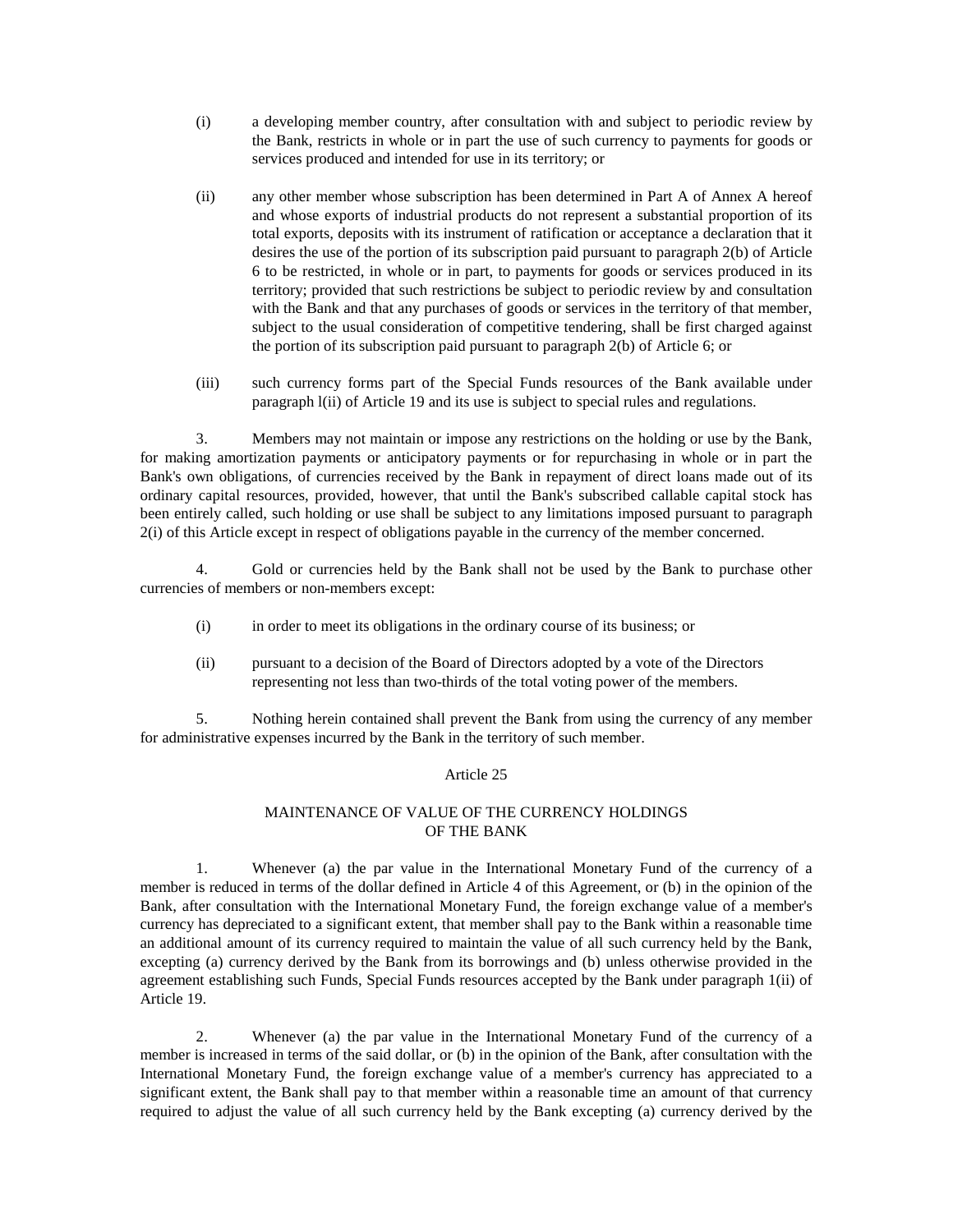Bank from its borrowings, and (b) unless otherwise provided in the agreement establishing such Funds, Special Funds resources accepted by the Bank under paragraph 1(ii) of Article 19.

 3. The Bank may waive the provisions of this Article when a uniform proportionate change in the par value of the currencies of all its members takes place.

## **Chapter VI**

## **ORGANIZATION AND MANAGEMENT**

## Article 26

## **STRUCTURE**

 The Bank shall have a Board of Governors, a Board of Directors, a President, one or more Vice-Presidents and such other officers and staff as may be considered necessary.

#### Article 27

## BOARD OF GOVERNORS: COMPOSITION

 1. Each member shall be represented on the Board of Governors and shall appoint one Governor and one alternate. Each Governor and alternate shall serve at the pleasure of the appointing member. No alternate may vote except in the absence of his principal. At its annual meeting, the Board shall designate one of the Governors as Chairman who shall hold office until the election of the next Chairman and the next annual meeting of the Board.

 2. Governors and alternates shall serve as such without remuneration from the Bank, but the Bank may pay them reasonable expenses incurred in attending meetings.

#### Article 28

## BOARD OF GOVERNORS: POWERS

1. All the powers of the Bank shall be vested in the Board of Governors.

 2. The Board of Governors may delegate to the Board of Directors any or all its powers, except the power to:

- (i) admit new members and determine the conditions of their admission;
- (ii) increase or decrease the authorized capital stock of the Bank;
- (iii) suspend a member;
- (iv) decide appeals from interpretations or applications of this Agreement given by the Board of Directors;
- (v) authorize the conclusion of general agreements for co-operation with other international organizations,
- (vi) elect the Directors and the President of the Bank;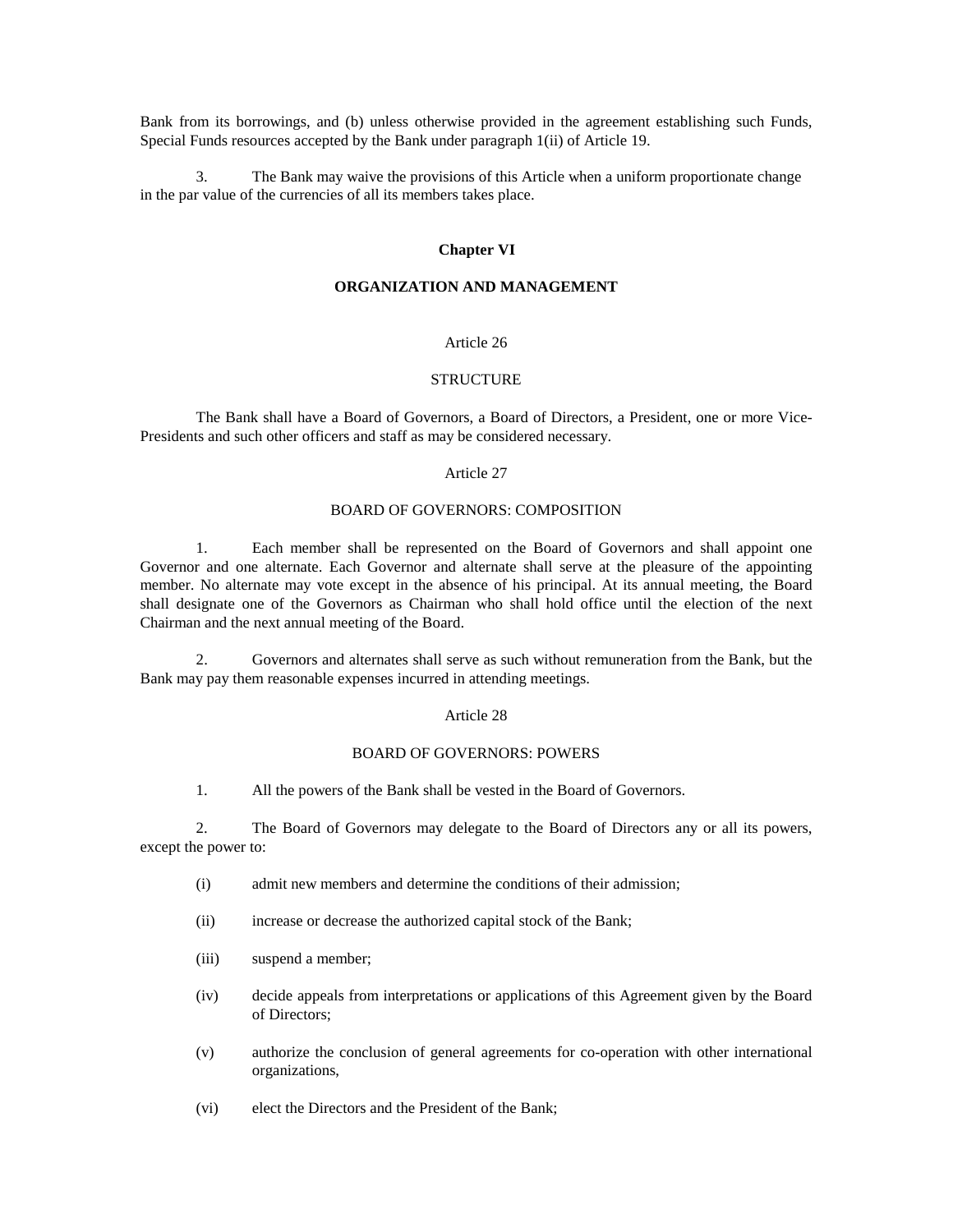- (vii) determine the remuneration of the Directors and their alternates and the salary and other terms of the contract of service of the President;
- (viii) approve, after reviewing the auditor's report, the general balance sheet and the statement of profit and loss of the Bank;
- (ix) determine the reserves and the distribution of the net profits of the Bank;
- (x) amend this Agreement;
- (xi) decide to terminate the operations of the Bank and to distribute its assets; and
- (xii) exercise such other powers as are expressly assigned to the Board of Governors in this Agreement.

 3. The Board of Governors shall retain full power to exercise authority over any matter delegated to the Board of Directors under paragraph 2 of this Article.

 4. For the purposes of this Agreement, the Board of Governors may, by a vote of two-thirds of the total number of Governors, representing not less than three-fourths of the total voting power of the members, from time to time determine which countries or members of the Bank are to be regarded as developed or developing countries or members, taking into account appropriate economic considerations.

#### Article 29

## BOARD OF GOVERNORS: PROCEDURE

 1. The Board of Governors shall hold an annual meeting and such other meetings as may be provided for by the Board or called by the Board of Directors. Meetings of the Board of Governors shall be called, by the Board of Directors, whenever requested by five (5) members of the Bank.

 2. A majority of the Governors shall constitute a quorum for any meeting of the Board of Governors, provided such majority represents not less than two-thirds of the total voting power of the members.

 3. The Board of Governors may by regulation establish a procedure whereby the Board of Directors may, when the latter deems such action advisable, obtain a vote of the Governors on a specific question without calling a meeting of the Board of Governors.

 4. The Board of Governors, and the Board of Directors to the extent authorized, may establish such subsidiary bodies as may be necessary or appropriate to conduct the business of the Bank.

## Article 30

## BOARD OF DIRECTORS: COMPOSITION

 1. (i) The Board of Directors shall be composed of ten (10) members who shall not be members of the Board of Governors, and of whom:

- (a) seven (7) shall be elected by the Governors representing regional members; and
- (b) three (3) by the Governors representing non-regional members.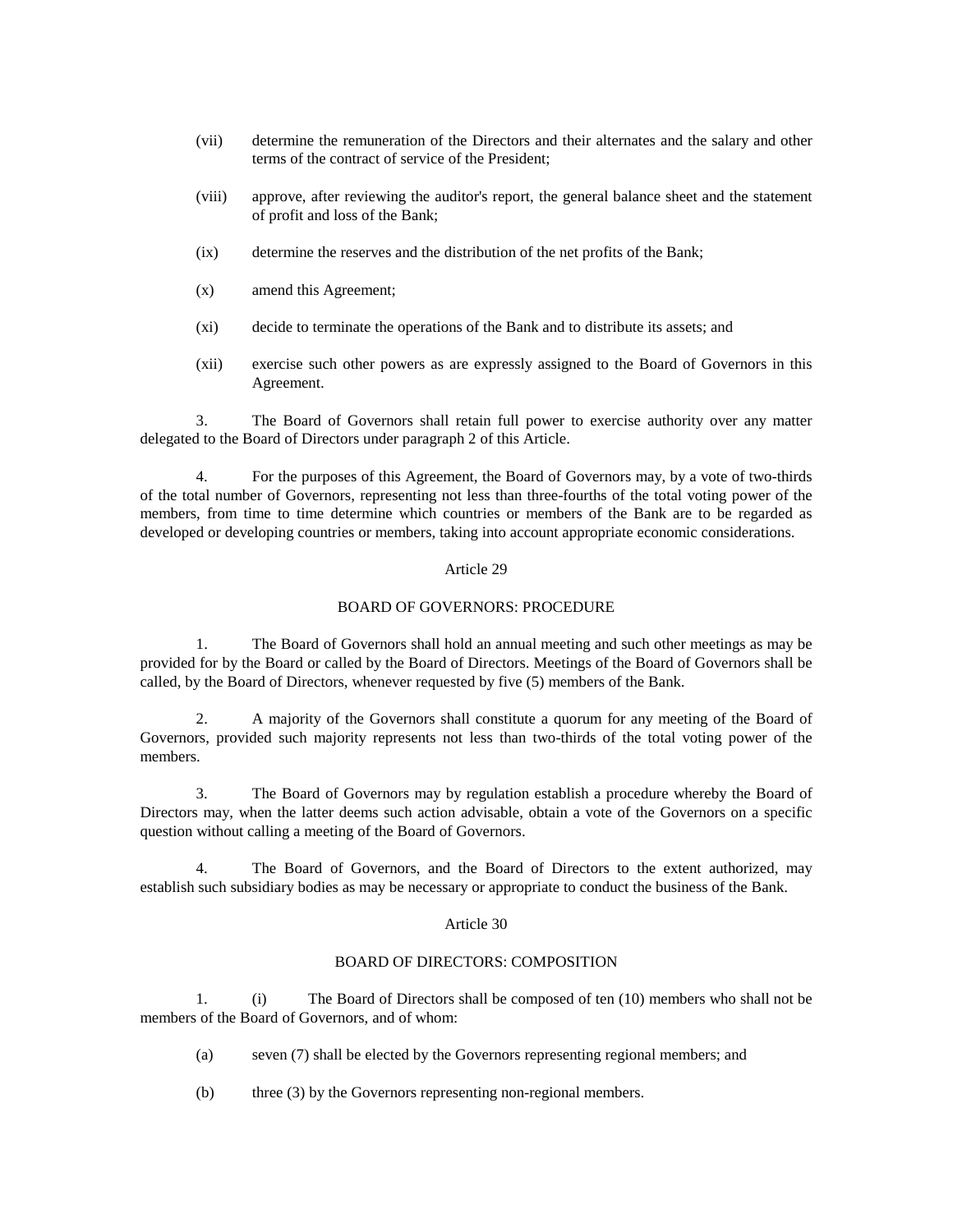Directors shall be persons of high competence in economic and financial matters and shall be elected in accordance with Annex B hereof.

 (ii) At the Second Annual Meeting of the Board of Governors after its inaugural meeting, the Board of Governors shall review the size and composition of the Board of Directors, and shall increase the number of Directors as appropriate, paying special regard to the desirability, in the circumstances at that time, of increasing representation in the Board of Directors of smaller less developed member countries. Decisions under this paragraph should be made by a vote of a majority of the total number of Governors, representing not less than two-thirds of the total voting power of the members.

 2. Each Director shall appoint an alternate with full power to act for him when he is not present. Directors and alternates shall be nationals of member countries. No two or more Directors may be of the same nationality nor may any two or more alternates be of the same nationality. An alternate may participate in meetings of the Board but may vote only when he is acting in place of his principal.

 3. Directors shall hold office for a term of two (2) years and may be re-elected. They shall continue in office until their successors shall have been chosen and qualified. If the office of a Director becomes vacant more than one hundred and eighty (180) days before the end of his term, a successor shall be chosen in accordance with Annex B hereof, for the remainder of the term, by the Governors who elected the former Director. A majority of the votes cast by such Governors shall be required for such election. If the office of a Director becomes vacant one hundred and eighty (180) days or less before the end of his term, a successor may similarly be chosen for the remainder of the term, by the Governors who elected the former Director, in which election a majority of the votes cast by such Governors shall be required. While the office remains vacant, the alternate of the former Director shall exercise the powers of the latter, except that of appointing an alternate.

#### Article 31

#### BOARD OF DIRECTORS: POWERS

 The Board of Directors shall be responsible for the direction of the general operations of the Bank and, for this purpose, shall, in addition to the powers assigned to it expressly by this Agreement, exercise all the powers delegated to it by the Board of Governors, and in particular:

- (i) prepare the work of the Board of Governors,
- (ii) in conformity with the general directions of the Board of Governors, take decisions concerning loans, guarantees, investments in equity capital, borrowing by the Bank, furnishing of technical assistance and other operations of the Bank;
- (iii) submit the accounts for each financial year for approval of the Board of Governors at each annual meeting; and
- (iv) approve the budget of the Bank.

## Article 32

## BOARD OF DIRECTORS: PROCEDURE

 1. The Board of Directors shall normally function at the principal office of the Bank and shall meet as often as the business of the Bank may require.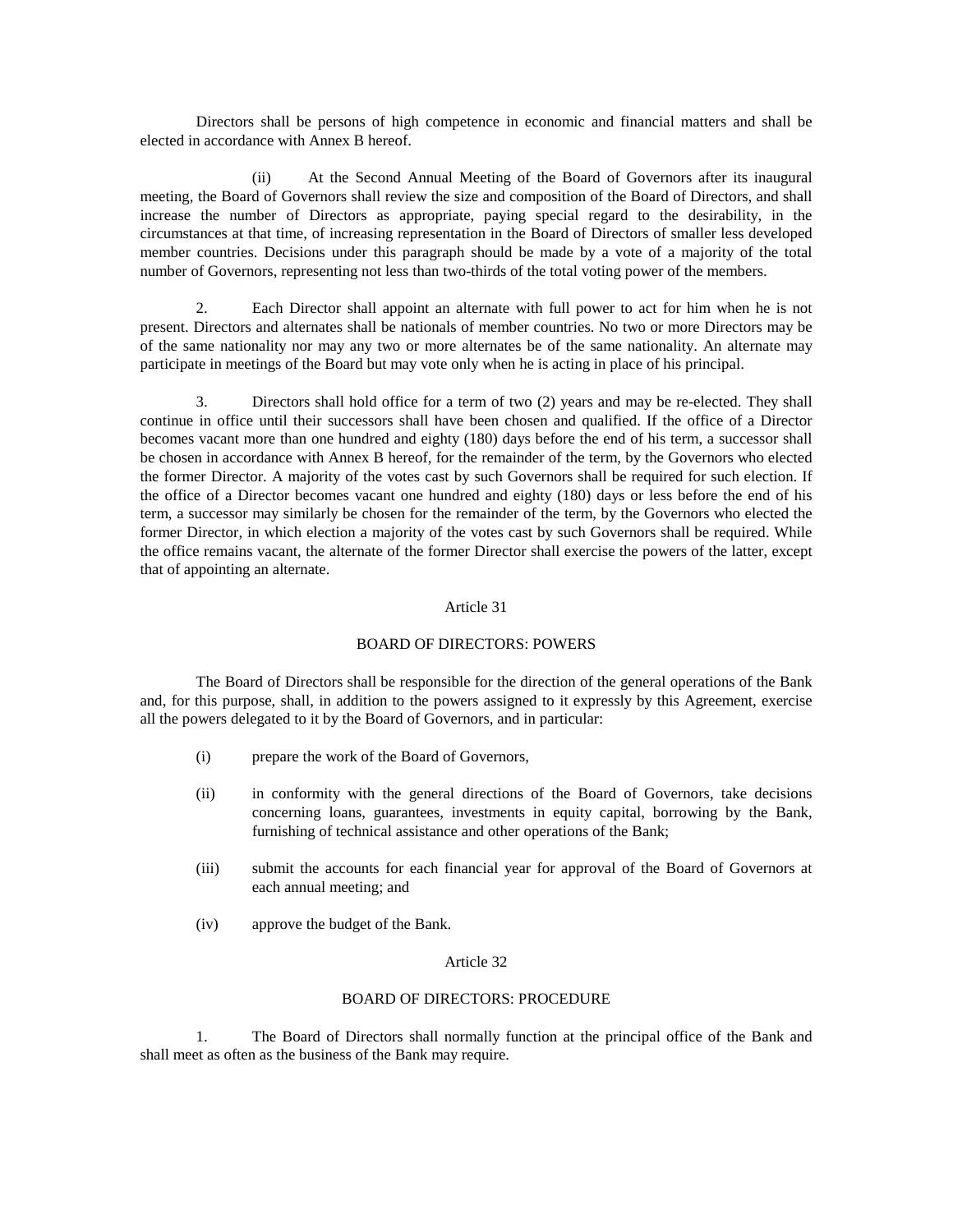2. A majority of the Directors shall constitute a quorum for any meeting of the Board of Directors, provided such majority represents not less than two-thirds of the total voting power of the members.

 3. The Board of Governors shall adopt Regulations under which, if there is no Director of its nationality, a member may send a representative to attend, without right to vote, any meeting of the Board of Directors when a matter particularly affecting that member is under consideration.

## Article 33

## VOTING

 1. The total voting power of each member shall consist of the sum of its basic votes and proportional votes.

 (i) The basic votes of each member shall consist of such number of votes as results from the equal distribution among all the members of twenty (20) per cent of the aggregate sum of the basic votes and proportional votes of all the members.

 (ii) The number of the proportional votes of each member shall be equal to the number of shares of the capital stock of the Bank held by that member.

 2. In voting in the Board of Governors, each Governor shall be entitled to cast the votes of the member he represents. Except as otherwise expressly provided in this Agreement, all matters before the Board of Governors shall be decided by a majority of the voting power represented at the meeting.

 3. In voting in the Board of Directors, each Director shall be entitled to cast the number of votes that counted towards his election which votes need not be cast as a unit. Except as otherwise expressly provided in this Agreement, all matters before the Board of Directors shall be decided by a majority of the voting power represented at the meeting.

## Article 34

## THE PRESIDENT

 1. The Board of Governors, by a vote of a majority of the total number of Governors, representing not less than a majority of the total voting power of the members, shall elect a president of the Bank. He shall be a national of a regional member country. The President, while holding office, shall not be a Governor or a Director or an alternate for either.

 2. The term of office of the President shall be five (5) years. He may be re-elected. He shall, however, cease to hold office when the Board of Governors so decides by a vote of two-thirds of the total number of Governors, representing not less than two-thirds of the total voting power of the members. If the office of the President for any reason becomes vacant more than one hundred and eighty (180) days before the end of his term, a successor shall be elected for the unexpired portion of such term by the Board of Governors in accordance with the provisions of paragraph 1 of this Article. If such office for any reason becomes vacant one hundred and eighty (180) days or less before the end of his term, a successor may similarly be elected for the unexpired portion of such term by the Board of Governors.

 3. The President shall be Chairman of the Board of Directors but shall have no vote, except a deciding vote in case of an equal division. He may participate in meetings of the Board of Governors but shall not vote.

4. The President shall be the legal representative of the Bank.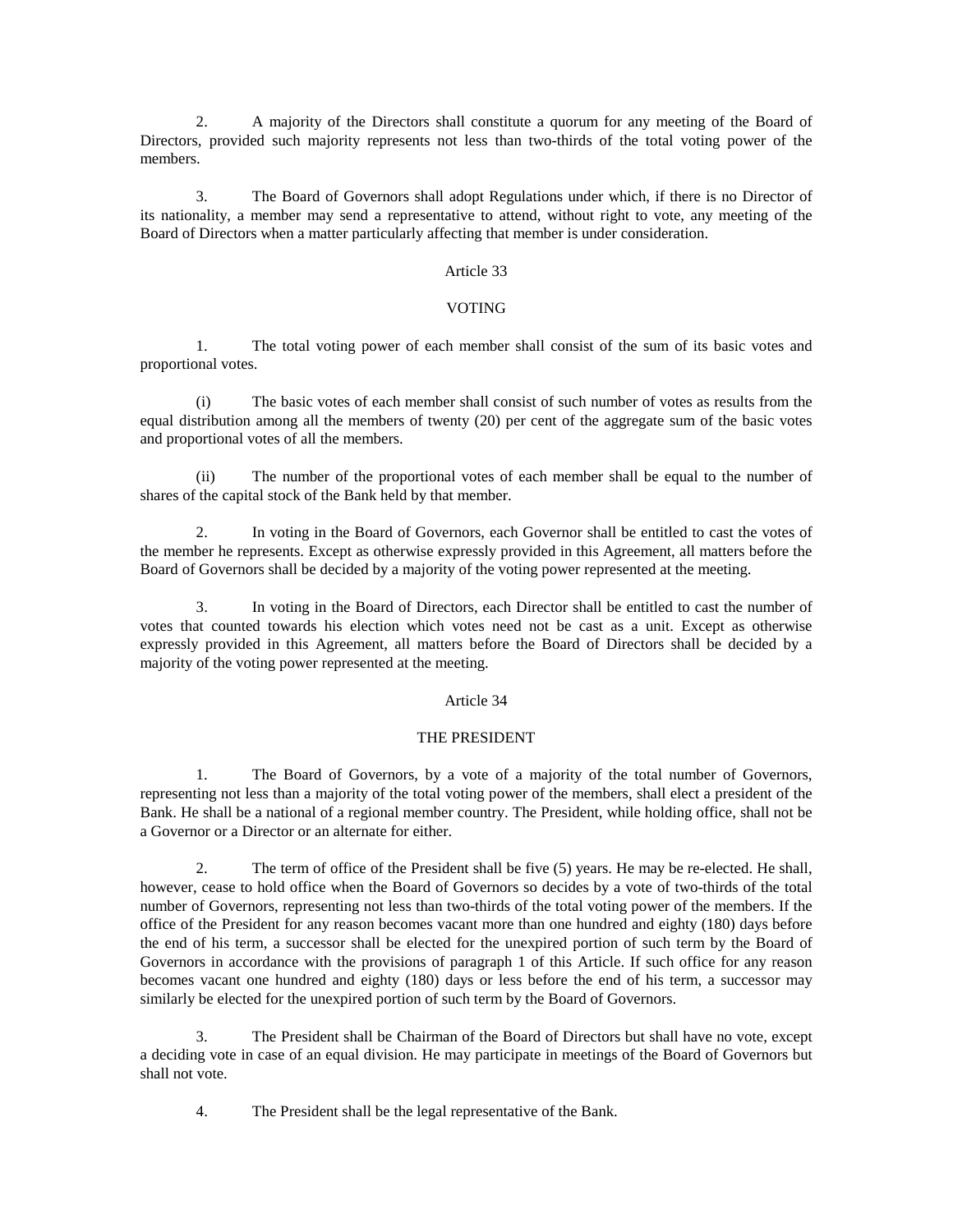5. The President shall be chief of the staff of the Bank and shall conduct, under the direction of the Board of Directors, the current business of the Bank. He shall be responsible for the organization, appointment and dismissal of the officers and staff in accordance with regulations adopted by the Board of Directors.

 6. In appointing the officers and staff, the President shall, subject to the paramount importance of securing the highest standards of efficiency and technical competence, pay due regard to the recruitment of personnel on as wide a regional geographical basis as possible.

## Article 35

## VICE-PRESIDENT(S)

 1. One or more Vice-Presidents shall be appointed by the Board of Directors on the recommendation of the President. Vice-President(s) shall hold office for such term, exercise such authority and perform such functions in the administration of the Bank, as may be determined by the Board of Directors. In the absence or incapacity of the President, the Vice-President or, if there be more than one, the ranking Vice-President, shall exercise the authority and perform the functions of the President.

 2. Vice-President(s) may participate in meetings of the Board of Directors but shall have no vote at such meetings, except that the Vice-President or ranking Vice-President, as the case may be, shall cast the deciding vote when acting in place of the President.

#### Article 36

## PROHIBITION OF POLITICAL ACTIVITY:

#### THE INTERNATIONAL CHARACTER OF THE BANK

The Bank shall not accept loans or assistance that may in any way prejudice, limit, deflect or otherwise alter its purpose or functions.

 2. The Bank, its President, Vice-President(s), officers and staff shall not interfere in the political affairs of any member, nor shall they be influenced in their decisions by the political character of the member concerned. Only economic considerations shall be relevant to their decisions. Such considerations shall be weighed impartially in order to achieve and carry out the purpose and functions of the Bank.

 3. The President, Vice-President(s), officers and staff of the Bank, in the discharge of their offices, owe their duty entirely to the Bank and to no other authority. Each member of the Bank shall respect the international character of this duty and shall refrain from all attempts to influence any of them in the discharge of their duties.

#### Article 37

#### OFFICE OF THE BANK

- 1. The principal office of the Bank shall be located in Manila, Philippines.
- 2. The Bank may establish agencies or branch offices elsewhere.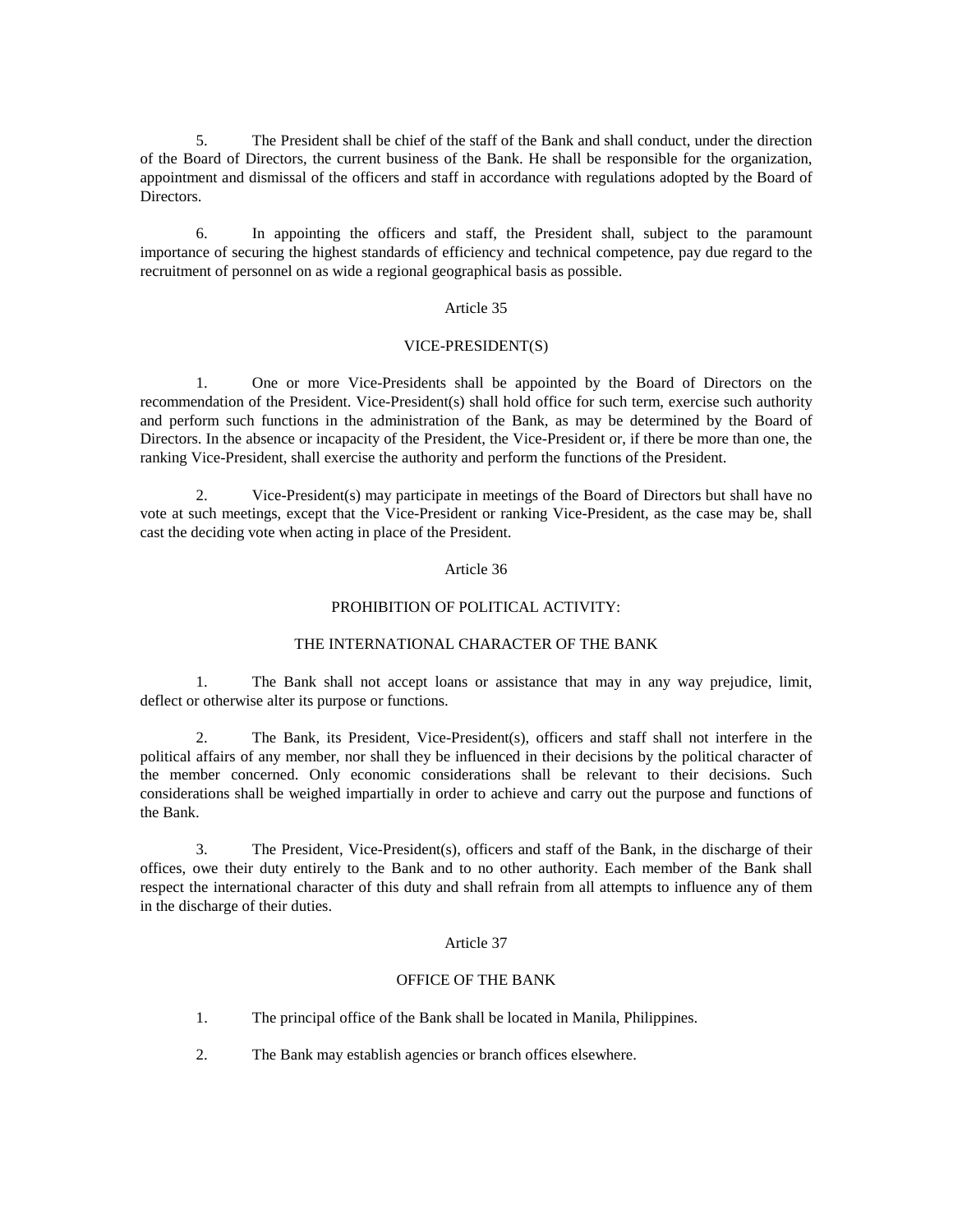## CHANNEL OF COMMUNICATIONS, DEPOSITORIES

 1. Each member shall designate an appropriate official entity with which the Bank may communicate in connection with any matter arising under this Agreement.

 2. Each member shall designate its central bank, or such other agency as may be agreed upon with the Bank, as a depository with which the Bank may keep its holdings of currency of that member as well as other assets of the Bank.

#### Article 39

## WORKING LANGUAGE, REPORTS

1. The working language of the Bank shall be English.

 2. The Bank shall transmit to its members an Annual Report containing an audited statement of its accounts and shall publish such Report. It shall also transmit quarterly to its members a summary statement of its financial position and a profit and loss statement showing the results of its operations.

 3. The Bank may also publish such other reports as it deems desirable in the carrying out of its purpose and functions. Such reports shall be transmitted to the members of the Bank.

## Article 40

## ALLOCATION OF NET INCOME

 1. The Board of Governors shall determine annually what part of the net income of the Bank, including the net income accruing to Special Funds, shall be allocated, after making provision for reserves, to surplus and what part, if any, shall be distributed to the members.

 2. The distribution referred to in the preceding paragraph shall be made in proportion to the number of shares held by each member.

 3. Payments shall be made in such manner and in such currency as the Board of Governors shall determine.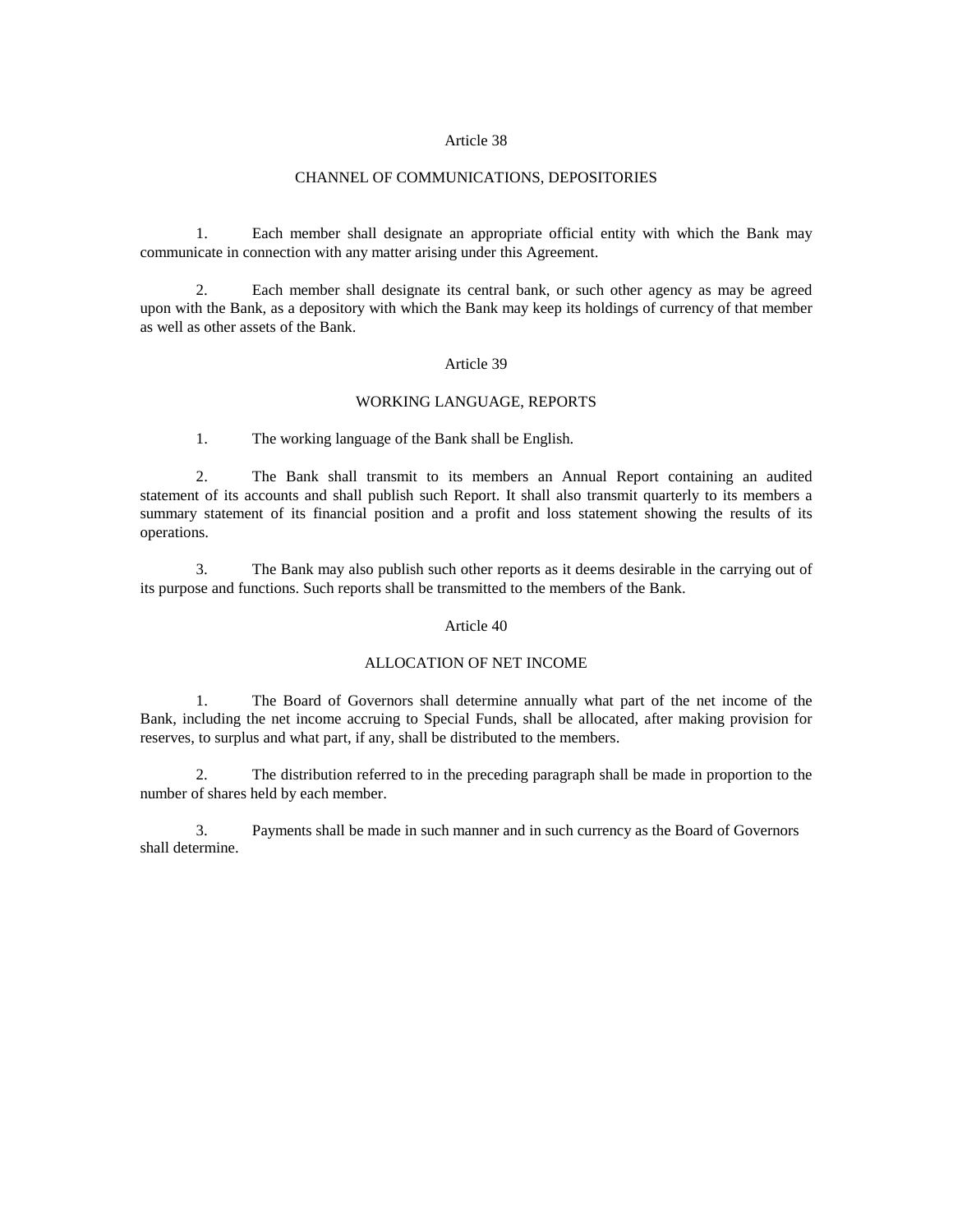#### **Chapter VII**

## **WITHDRAWAL AND SUSPENSION OF MEMBERS, TEMPORARY SUSPENSION AND TERMINATION OF OPERATIONS OF THE BANK**

## Article 41

## WITHDRAWAL

 1. Any member may withdraw from the Bank at any time by delivering a notice in writing to the Bank at its principal office.

 2. Withdrawal by a member shall become effective, and its membership shall cease, on the date specified in its notice but in no event less than six (6) months after the date that notice has been received by the Bank. However, at any time before the withdrawal becomes finally effective, the member may notify the Bank in writing of the cancellation of its notice of intention to withdraw.

 3. A withdrawing member shall remain liable for all direct and contingent obligations to the Bank to which it was subject at the date of delivery of the withdrawal notice. If the withdrawal becomes finally effective, the member shall not incur any liability for obligations resulting from operations of the Bank effected after the date on which the withdrawal notice was received by the Bank.

#### Article 42

## SUSPENSION OF MEMBERSHIP

 1. If a member fails to fulfill any of its obligation to the Bank, the Board of Governors may suspend such member by a vote of two-thirds of the total number of Governors, representing not less than three-fourths of the total voting power of the members.

 2. The member so suspended shall automatically cease to be a member of the Bank one (1) year from the date of its suspension unless the Board of Governors, during the one-year period, decides by the same majority necessary for suspension to restore the member to good standing.

 3. While under suspension, a member shall not be entitled to exercise any rights under this Agreement, except the right of withdrawal, but shall remain subject to all its obligations.

#### Article 43

#### SETTLEMENT OF ACCOUNTS

 1. After the date on which a country ceases to be a member, it shall remain liable for its direct obligations to the Bank and for its contingent liabilities to the Bank so long as any part of the loans or guarantees contracted before it ceased to be a member is outstanding, but it shall not incur liabilities with respect to loans and guarantees entered into thereafter by the Bank nor share either in the income or the expenses of the Bank.

 2. At the time a country ceases to be a member, the Bank shall arrange for the repurchase of such country's shares by the Bank as a part of the settlement of accounts with such country in accordance with the provisions of paragraphs 3 and 4 of this Article. For this purpose, the repurchase price of the shares shall be the value shown by the books of the Bank on the date the country ceases to be a member.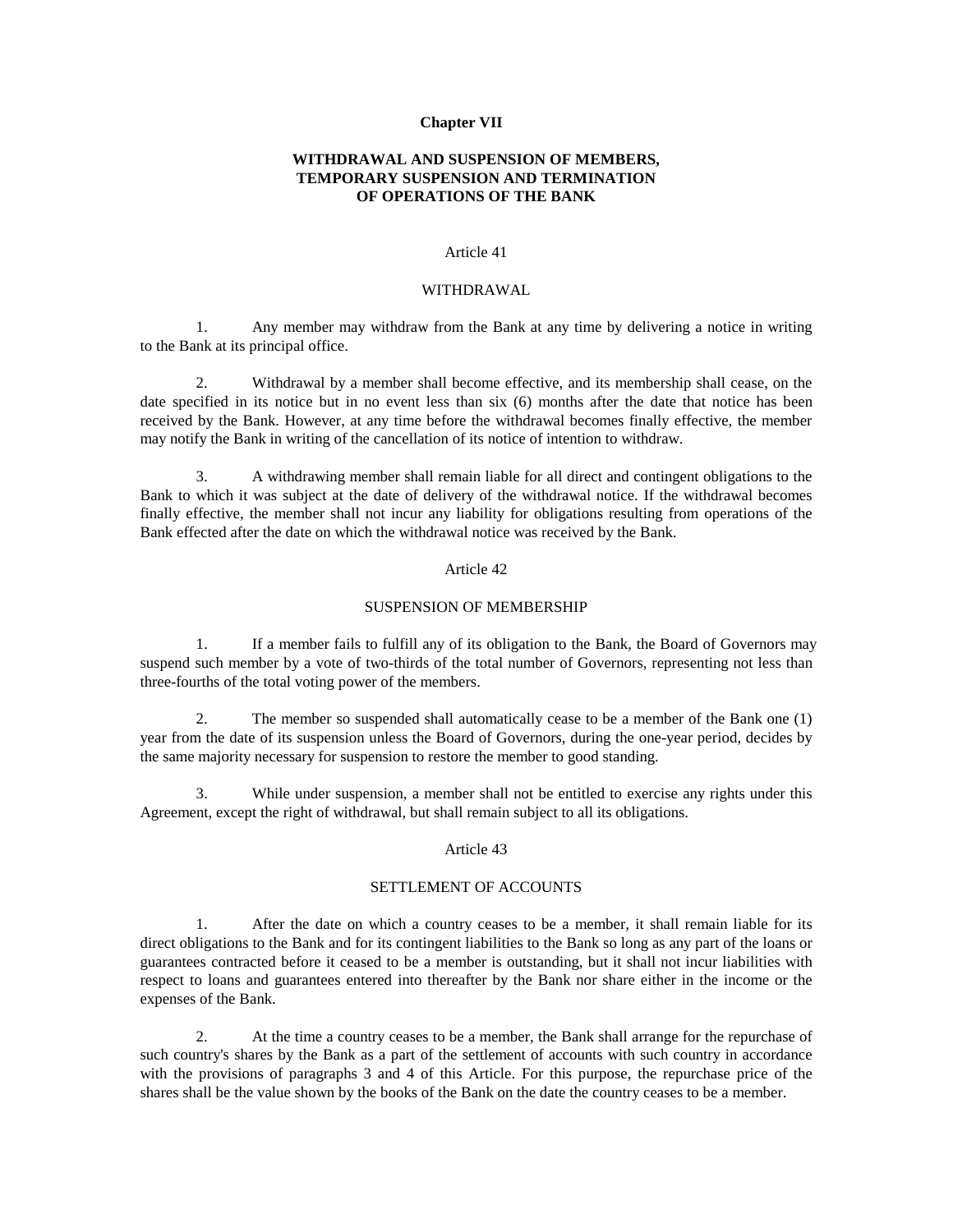3. The payment for shares repurchased by the Bank under this Article shall be governed by the following conditions:

- (i) Any amount due to the country concerned for its shares shall be withheld so long as that country, its central bank or any of its agencies, instrumentalities or political subdivisions remains liable, as borrower or guarantor, to the Bank and such amount may, at the option of the Bank, be applied on any such liability as it matures. No amount shall be withheld on account of the contingent liability of the country for future calls on its subscription for shares in accordance with paragraph 5 of Article 6 of this Agreement. In any event, no amount due to a member for its shares shall be paid until six (6) months after the date on which the country ceases to be a member.
- (ii) Payments for shares may be made from time to time, upon surrender of the corresponding stock certificates by the country concerned, to the extent by which the amount due as the repurchase price in accordance with paragraph 2 of this Article exceeds the aggregate amount of liabilities, on loans and guarantees referred to in sub-paragraph (i) of this paragraph, until the former member has received the full repurchase price.
- (iii) Payments shall be made in such available currencies as the Bank determines, taking into account its financial position.
- (iv) If losses are sustained by the Bank on any guarantees or loans which were outstanding on the date when a country ceased to be a member and the amount of such losses exceeds the amount of the reserve provided against losses on that date, the country concerned shall repay, upon demand, the amount by which the repurchase price of its shares would have been reduced if the losses had been taken into account when the repurchase price was determined. In addition, the former member shall remain liable on any call for unpaid subscriptions in accordance with paragraph 5 to Article 6 of this Agreement, to the same extent that it would have been required to respond if the impairment of capital had occurred and the call had been made at the time the repurchase price of its shares was determined.

 4. If the Bank terminates its operations pursuant to Article 45 of this Agreement within six (6) months of the date upon which any country ceases to be a member, all rights of the country concerned shall be determined in accordance with the provisions of Articles 45 to 47 of this Agreement. Such country shall be considered as still a member for purposes of such Articles but shall have no voting rights.

## Article 44

## TEMPORARY SUSPENSION OF OPERATIONS

 In an emergency, the Board of Directors may temporarily suspend operations in respect of new loans and guarantees, pending an opportunity for further consideration and action by the Board of Governors.

#### Article 45

## TERMINATION OF OPERATIONS

 1. The Bank may terminate its operations by a resolution of the Board of Governors approved by a vote of two-thirds of the total number of Governors, representing not less than three-fourths of the total voting power of the members.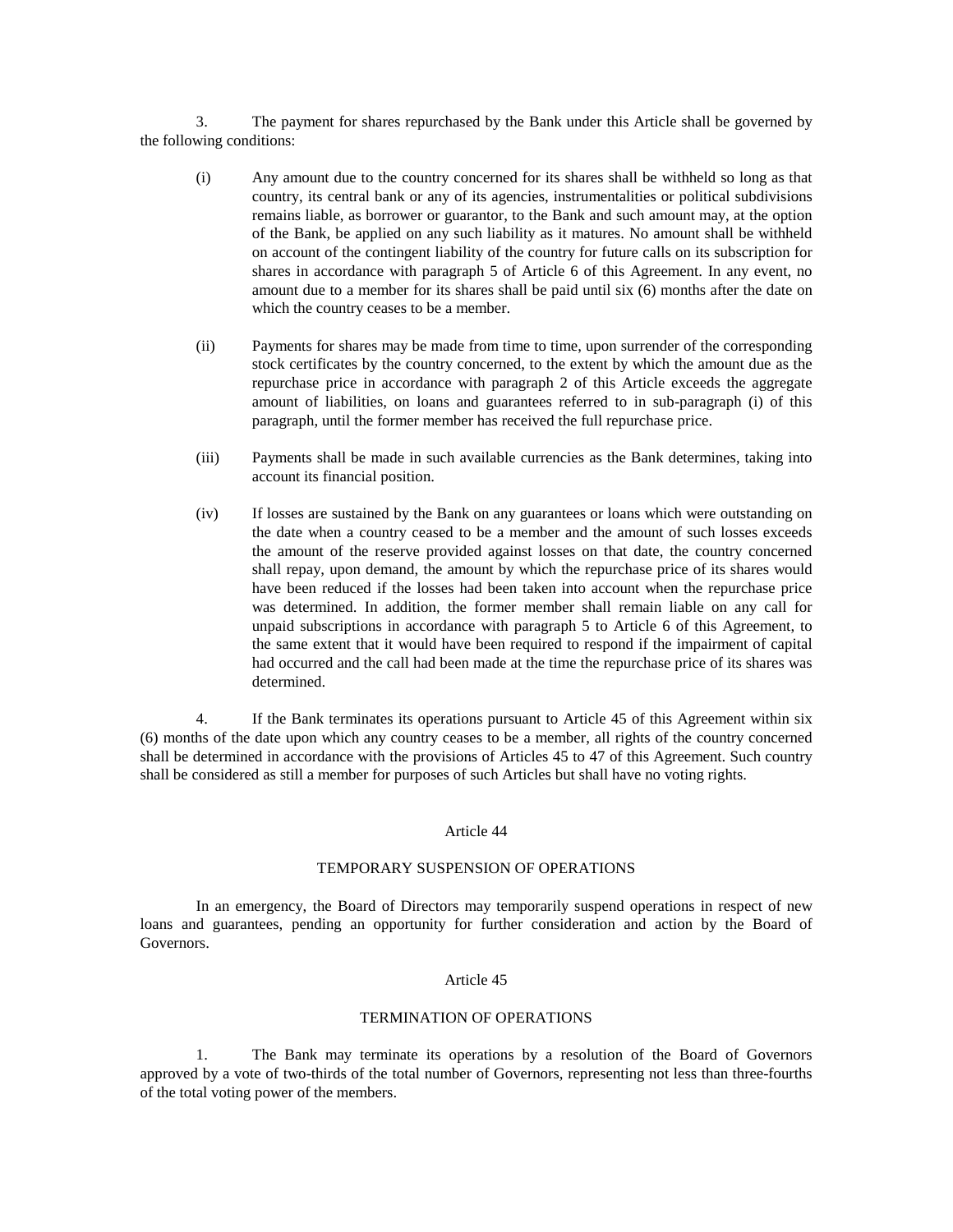2. After such termination, the Bank shall forthwith cease all activities, except those incident to the orderly realization, conservation and preservation of its assets and settlement of its obligations.

## Article 46

## LIABILITY OF MEMBERS AND PAYMENT OF CLAIMS

 1. In the event of termination of the operation of the Bank, the liability of all members for uncalled subscriptions to the capital stock of the Bank and in respect of the depreciation of their currencies shall continue until all claims of creditors, including all contingent claims shall have been discharged.

 2. All creditors holding direct claims shall first be paid out of the assets of the Bank and then out of payments to the Bank or unpaid or callable subscriptions. Before making any payments to creditors holding direct claims, the Board of Directors shall make such arrangements as are necessary, in its judgment, to ensure a pro rata distribution among holders of direct and contingent claims.

Article 47

## DISTRIBUTION OF ASSETS

 1. No distribution of assets shall be made to members on account of their subscriptions to the capital stock of the Bank until all liabilities to creditors have been discharged or provided for. Moreover, such distribution must be approved by the Board of Governors by a vote of two-thirds of the total number of Governors, representing not less than three-fourths of the total voting power of the members.

 2. Any distribution of the assets of the Bank to the members shall be in proportion to the capital stock held by each member and shall be effected at such times and under such conditions as the Bank shall deem fair and equitable. The shares of assets distributed need not be uniform as to type of asset. No member shall be entitled to receive its share in such a distribution of assets until it has settled all of its obligations to the Bank.

 3. Any member receiving assets distributed pursuant to this Article shall enjoy the same rights with respect to such assets as the Bank enjoyed prior to their distribution.

#### **Chapter VIII**

## **STATUS, IMMUNITIES, EXEMPTIONS AND PRIVILEGES**

#### Article 48

## PURPOSE OF CHAPTER

 To enable the Bank effectively to fulfill its purpose and carry out the functions entrusted to it, the status, immunities, exemptions and privileges set forth in this Chapter shall be accorded to the Bank in the territory of each member.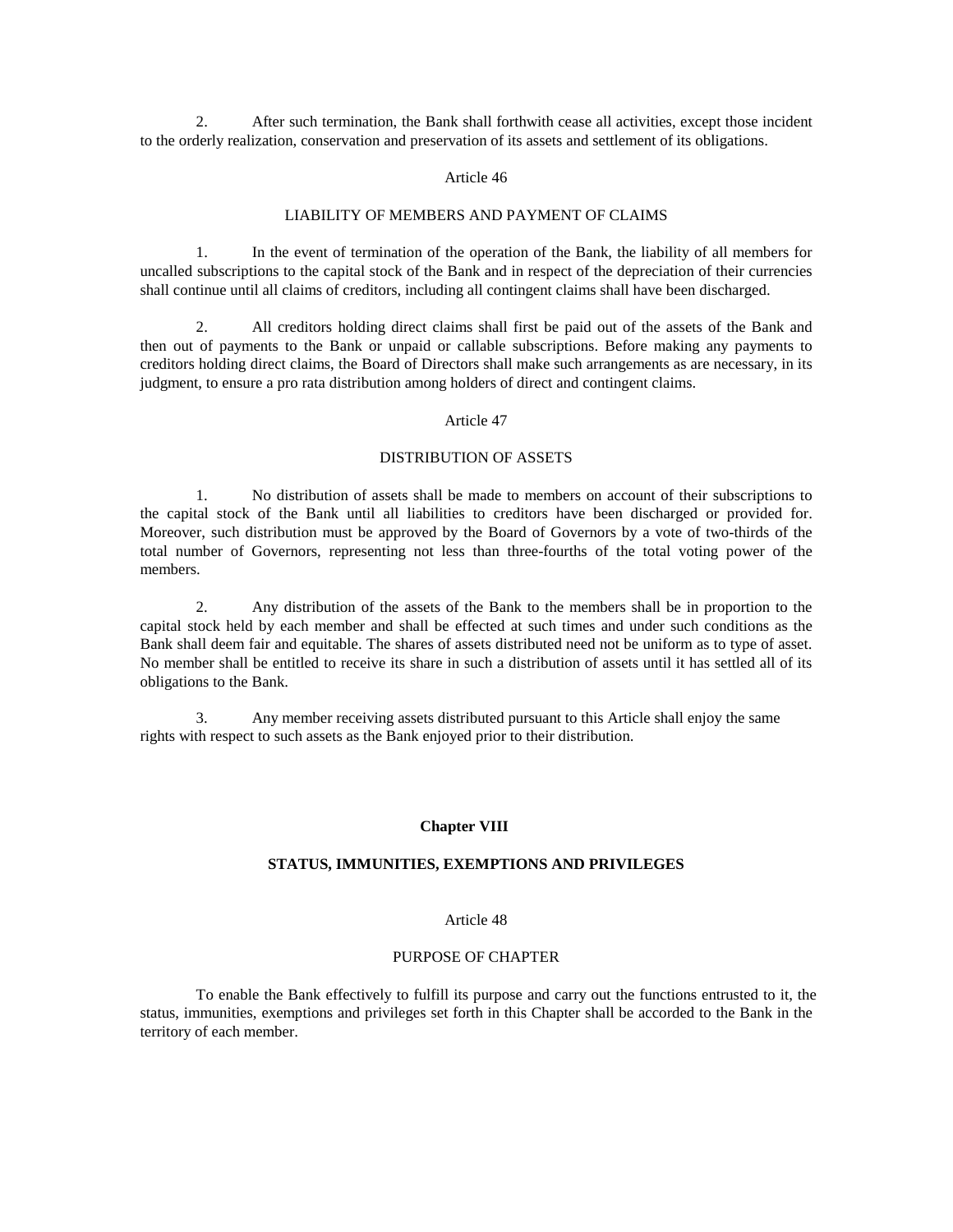## LEGAL STATUS

The Bank shall possess full juridical personality and, in particular, full capacity:

(i) to contract;

(ii) to acquire, and dispose of, immovable and movable property; and

(iii) to institute legal proceedings.

#### Article 50

## IMMUNITY FROM JUDICIAL PROCEEDINGS

 1. The Bank shall enjoy immunity from every form of legal process, except in cases arising out of or in connection with the exercise of its powers to borrow money, to guarantee obligations, or to buy and sell or underwrite the sale of securities, in which cases actions may be brought against the Bank in a court of competent jurisdiction in the territory of a country in which the Bank has its principal or a branch office, or has appointed an agent for the purpose of accepting service or notice of process, or has issued or guaranteed securities.

 2. Notwithstanding the provisions of paragraph 1 of this Article, no action shall be brought against the Bank by any member, or by any agency or instrumentality of a member, or by any entity or person directly or indirectly acting for or deriving claims from a member or from any agency or instrumentality of a member. Members shall have recourse to such special procedures for the settlement of controversies between the Bank and its members as may be prescribed in this Agreement, in the by-laws and regulations of the Bank, or in contracts entered into with the Bank.

 3. Property and assets of the Bank, shall, wheresoever located and by whomsoever held, be immune from all forms of seizure, attachment or execution before the delivery of final judgment against the Bank.

## Article 51

## IMMUNITY OF ASSETS

 Property and assets of the Bank, wheresoever located and by whomsoever held, shall be immune from search, requisition, confiscation, expropriation or any other form of taking or foreclosure by executive or legislative action.

#### Article 52

## IMMUNITY OF ARCHIVES

 The archives of the Bank, and, in general, all documents belonging to it, or held by it, shall be inviolable, wherever located.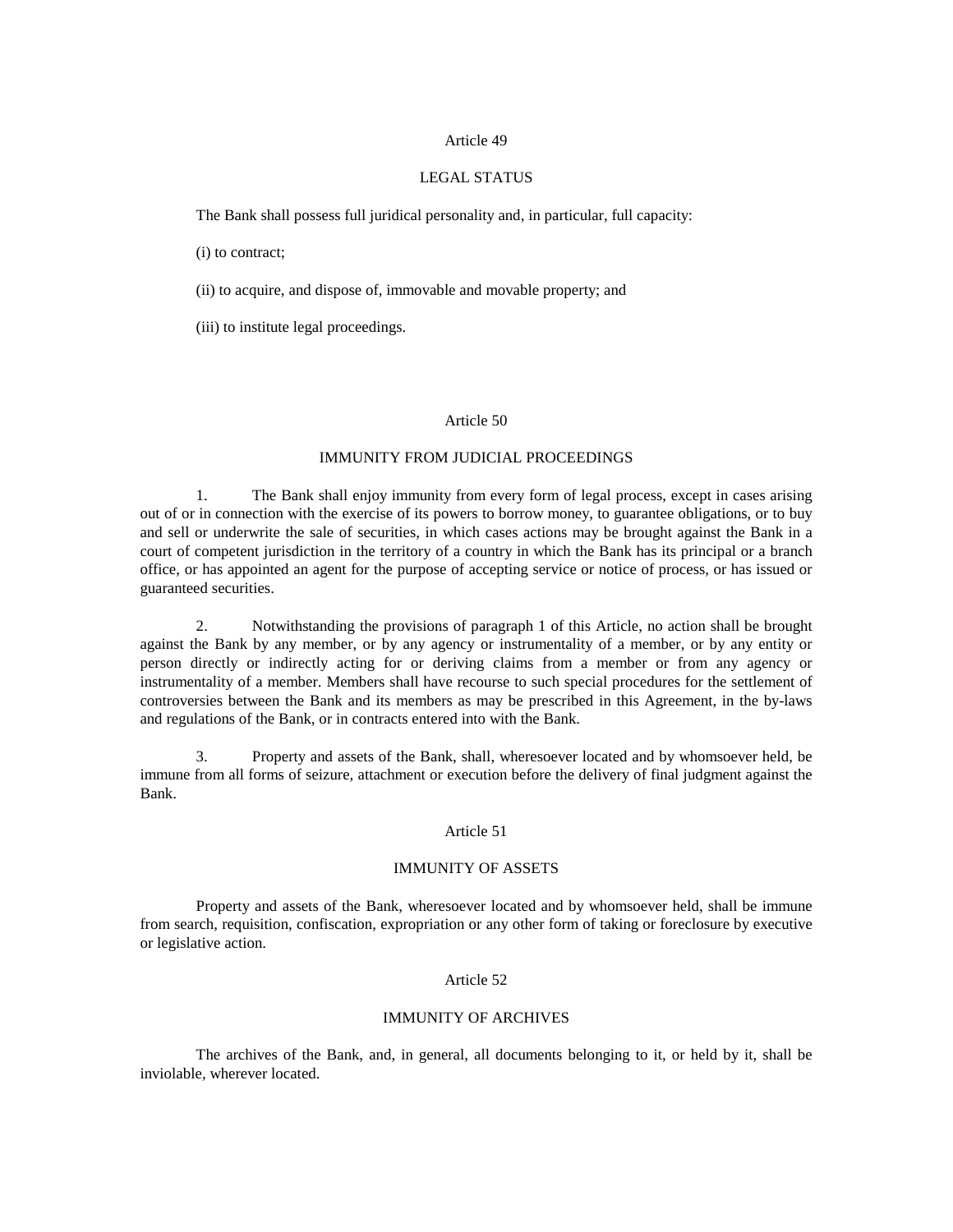## FREEDOM OF ASSETS FROM RESTRICTIONS

 To the extent necessary to carry out the purpose and functions of the Bank effectively, and subject to the provisions of this Agreement, all property and assets of the Bank shall be free from restrictions, regulations, controls and moratoria of any nature.

#### Article 54

## PRIVILEGE FOR COMMUNICATIONS

 Official communications of the Bank shall be accorded by each member treatment not less favourable than that it accords to the official communications of any other member.

#### Article 55

#### IMMUNITIES AND PRIVILEGES OF BANK PERSONNEL

 All Governors, Directors, alternates, officers and employees of the Bank, including experts performing missions for the Bank:

- (i) shall be immune from legal process with respect to acts performed by them in their official capacity, except when the Bank waives the immunity;
- (ii) where they are not local citizens or nationals, shall be accorded the same immunities from immigration restrictions, alien registration requirements and national service obligations, and the same facilities as regards exchange regulations, as are accorded by members to the representatives, officials and employees of comparable rank of other members; and
- (iii) shall be granted the same treatment in respect of travelling facilities as is accorded by members to representatives, officials and employees of comparable rank of other members.

## Article 56

## EXEMPTION FROM TAXATION

 1. The Bank, its assets, property, income and its operations and transactions, shall be exempt from all taxation and from all customs duties. The Bank shall also be exempt from any obligation for the payment, withholding or collection of any tax or duty.

 2. No tax shall be levied on or in respect of salaries and emoluments paid by the Bank to Directors, alternates, officers or employees of the Bank, including experts performing missions for the Bank, except where a member deposits with its instrument of ratification or acceptance a declaration that such member retains for itself and its political subdivisions the right to tax salaries and emoluments paid by the Bank to citizens or nationals of such member.

 3. No tax of any kind shall be levied on any obligation or security issued by the Bank, including any dividend or interest thereon, by whomsoever held: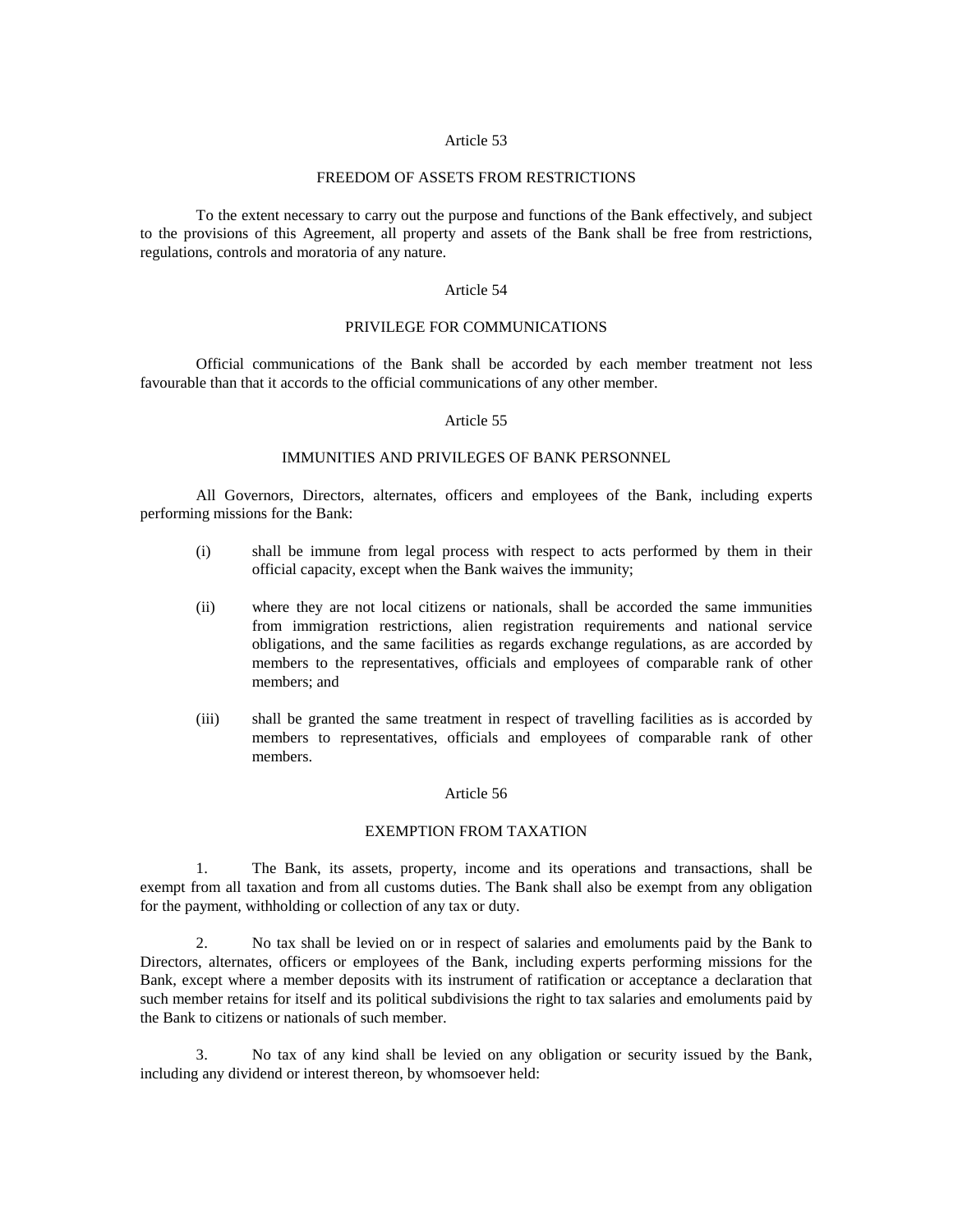- (i) which discriminates against such obligation or security solely because it is issued by the Bank; or
	- (ii) if the sole jurisdictional basis for such taxation is the place or currency in which it is issued, made payable or paid, or the location of any office or place of business maintained by the Bank.

 4. No tax of any kind shall be levied on any obligation or security guaranteed by the Bank, including any dividend or interest thereon, by whomsoever held:

- (i) which discriminates against such obligation or security solely because it is guaranteed by the Bank; or
- (ii) if the sole jurisdictional basis for such taxation is the location of any office or place of business maintained by the Bank.

## Article 57

#### IMPLEMENTATION

 Each member, in accordance with its juridical system, shall promptly take such action as is necessary to make effective in its own territory the provisions set forth in the Chapter and shall inform the Bank of the action which it has taken on the matter.

## Article 58

## WAIVER OF IMMUNITIES, EXEMPTIONS AND PRIVILEGES

 The Bank at its discretion may waive any of the privileges, immunities and exemptions conferred under this Chapter in any case or instance, in such manner and upon such conditions as it may determine to be appropriate in the best interests of the Bank.

## **Chapter IX**

## **AMENDMENTS, INTERPRETATION, ARBITRATION**

## Article 59

## **AMENDMENTS**

 1. This Agreement may be amended only by a resolution of the Board of Governors approved by a vote of two-thirds of the total number of Governors, representing not less than three-fourths of the total voting power of the members.

 2. Notwithstanding the provisions of paragraph 1 of this Article, the unanimous agreement of the Board of Governors shall be required for the approval of any amendment modifying:

- (i) the right to withdraw from the Bank;
- (ii) the limitations on liability provided in paragraphs 6 and 7 of Article 5; and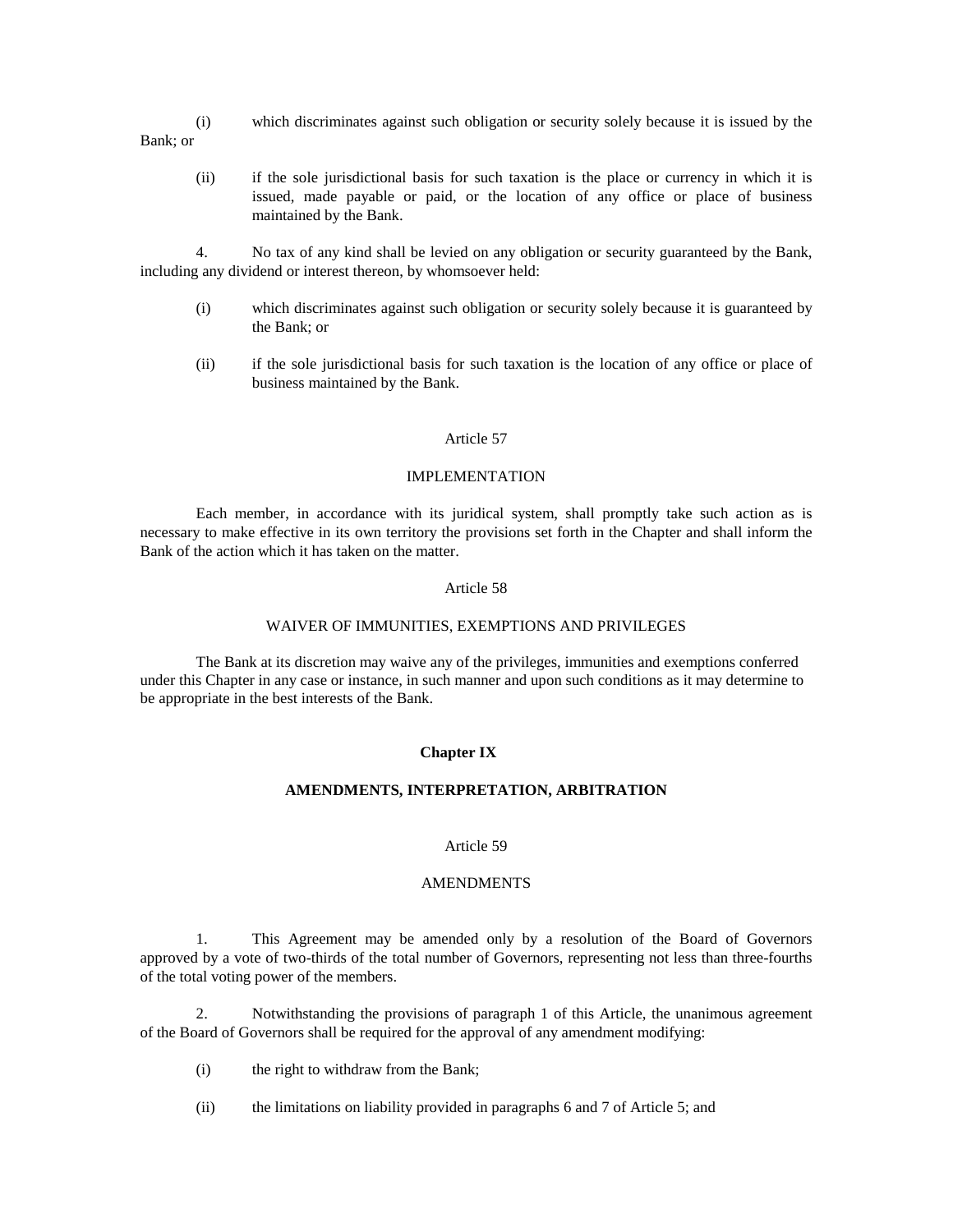(iii) the rights pertaining to purchase of capital stock provided in paragraph 2 of Article 5.

 3. Any proposal to amend this Agreement, whether emanating from a member or the Board of Directors, shall be communicated to the Chairman of the Board of Governors, who shall bring the proposal before the Board of Governors. When an amendment has been adopted, the Bank shall so certify in an official communication addressed to all members. Amendments shall enter into force for all members three (3) months after the date of the official communication unless the Board of Governors specifies therein a different period.

## Article 60

## INTERPRETATION OR APPLICATION

 1. Any question of interpretation or application of the provisions of this Agreement arising between any member and the Bank, or between two or more members of the Bank, shall be submitted to the Board of Directors for decision. If there is no Director of its nationality on that Board, a member particularly affected by the question under consideration shall be entitled to direct representation in the Board of Directors during such consideration; the representative of such member shall, however, have no vote. Such right of representation shall be regulated by the Board of Governors.

 2. In any case where the Board of Directors has given a decision under paragraph 1 of this Article, any member may require that the question be referred to the Board of Governors, whose decision shall be final. Pending the decision of the Board of Governors, the Bank may, so far as it deems necessary, act on the basis of the decision of the Board of Directors.

## Article 61

#### ARBITRATION

 If a disagreement should arise between the Bank and a country which has ceased to be a member, or between the Bank and any member, after adoption of a resolution to terminate the operations of the Bank, such disagreement shall be submitted to arbitration by a tribunal of three arbitrators. One of the arbitrators shall be appointed by the Bank, another by the country concerned, and the third, unless the parties otherwise agree, by the President of the International Court of Justice or such other authority as may have been prescribed by regulations adopted by the Board of Governors. A majority vote of the arbitrators shall be sufficient to reach a decision which shall be final and binding upon the parties. The third arbitrator shall be empowered to settle all questions of procedure in any case where the parties are in disagreement with respect thereto.

#### Article 62

## APPROVAL DEEMED GIVEN

 Whenever the approval of any member is required before any act may be done by the Bank, approval shall be deemed to have been given unless the member presents an objection within such reasonable period as the Bank may fix in notifying the member of the proposed act.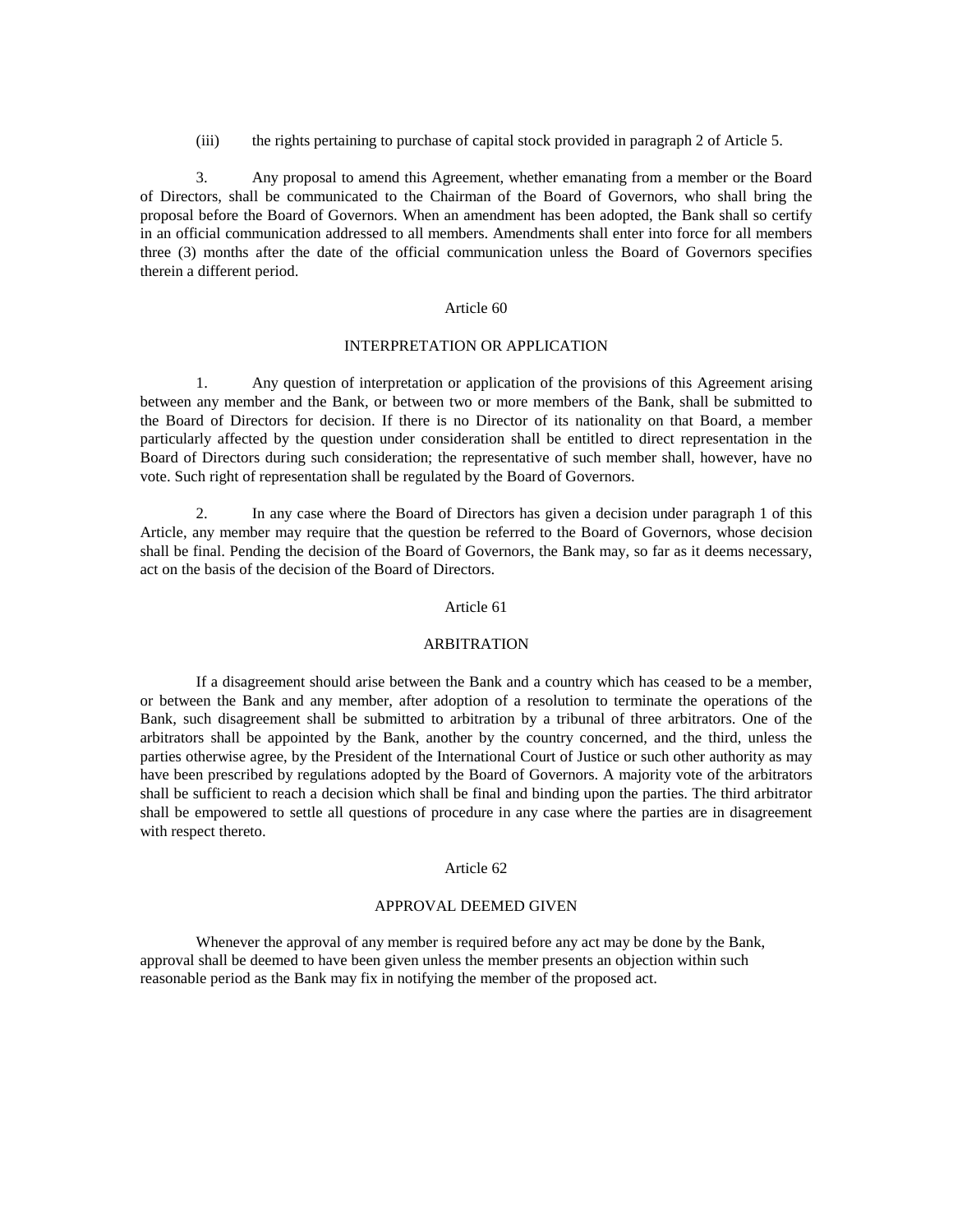#### **Chapter X**

## **FINAL PROVISIONS**

#### Article 63

#### SIGNATURE AND DEPOSIT

 1. The original of this Agreement in a single copy in the English language shall remain open for signature at the United Nations Economic Commission for Asia and the Far East, in Bangkok, until 31 January 1966 by Governments of countries listed in Annex A to this Agreement. This document shall thereafter be deposited with the Secretary-General of the United Nations (hereinafter called the "Depository").

 2. The Depository shall send certified copies of this Agreement to all the Signatories and other countries which become members of the Bank.

#### Article 64

#### RATIFICATION OR ACCEPTANCE

 1. This Agreement shall be subject to ratification or acceptance by the Signatories. Instruments of ratification or acceptance shall be deposited with the Depository not later than 30 September 1966. The Depository shall duly notify the other Signatories of each deposit and the date thereof.

 2. A Signatory whose instrument of ratification or acceptance is deposited before the date on which this Agreement enters into force, shall become a member of the Bank, on that date. Any other Signatory which complies with the provisions of the preceding paragraph, shall become a member of the Bank on the date on which its instrument of ratification or acceptance is deposited.

#### Article 65

#### ENTRY INTO FORCE

 This Agreement shall enter into force when instruments of ratification or acceptance have been deposited by at least fifteen (15) Signatories (including not less than ten [10] regional countries) whose initial subscriptions, as set forth in Annex A to this Agreement, in the aggregate comprise not less than sixty-five (65) per cent of the authorized capital stock of the Bank.

## Article 66

## COMMENCEMENT OF OPERATIONS

 1. As soon as this Agreement enters into force, each member shall appoint a Governor, and the Executive Secretary of the United Nations Economic Commission for Asia and the Far East shall call the inaugural meeting of the Board of Governors.

2. At its inaugural meeting, the Board of Governors: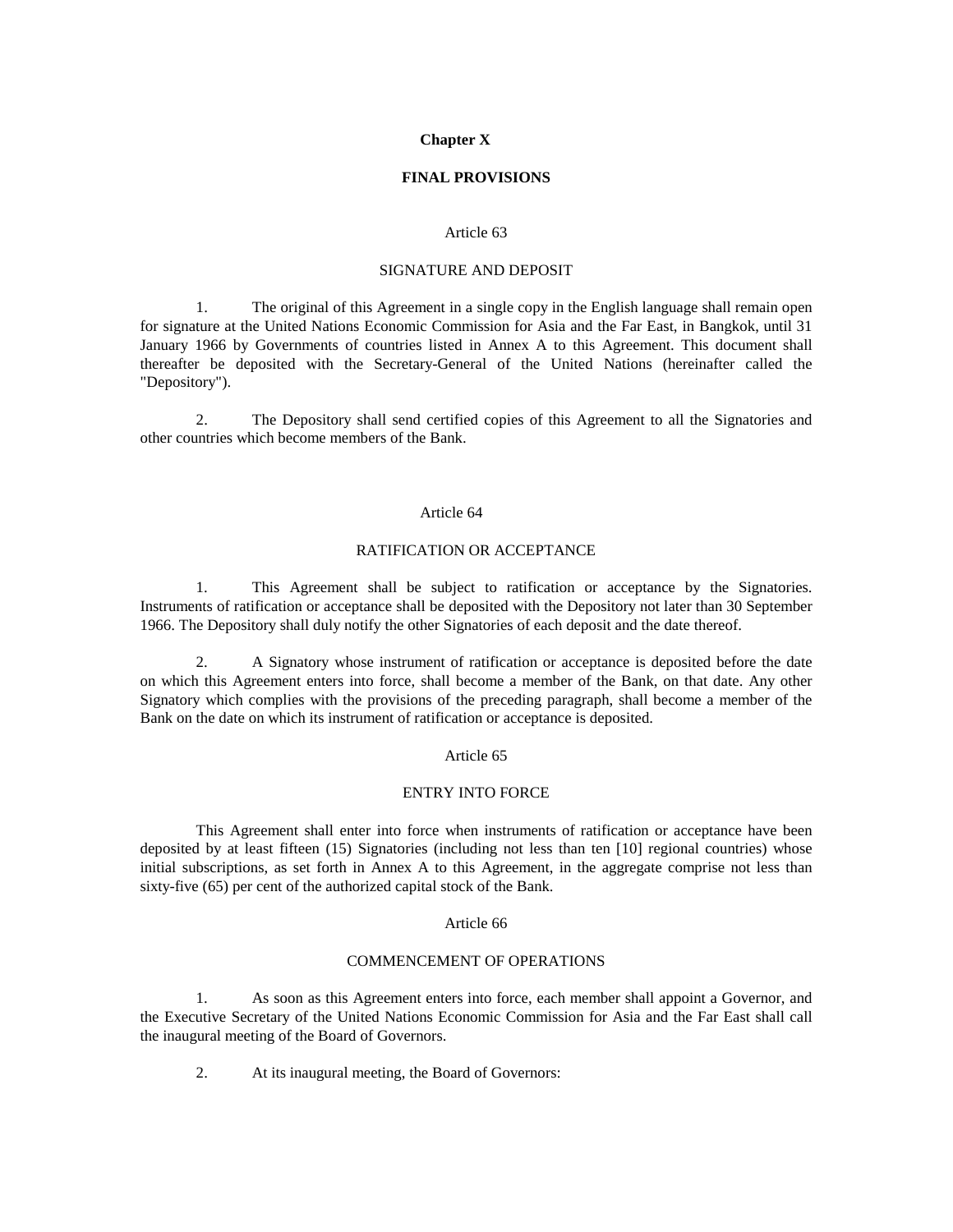- (i) shall make arrangements for the election of Directors of the Bank in accordance with paragraph 1 of Article 30 of this Agreement; and
- (ii) shall make arrangements for the determination of the date on which the Bank shall commence its operations.
- 3. The Bank shall notify its members of the date of the commencement of its operations.

 DONE at the City of Manila, Philippines, on 4 December 1965, in a single copy in the English language which shall be brought to the United Nations Economic Commission for Asia and the Far East, Bangkok, and thereafter deposited with the Secretary-General of the United Nations, New York, in accordance with Article 63 of this Agreement.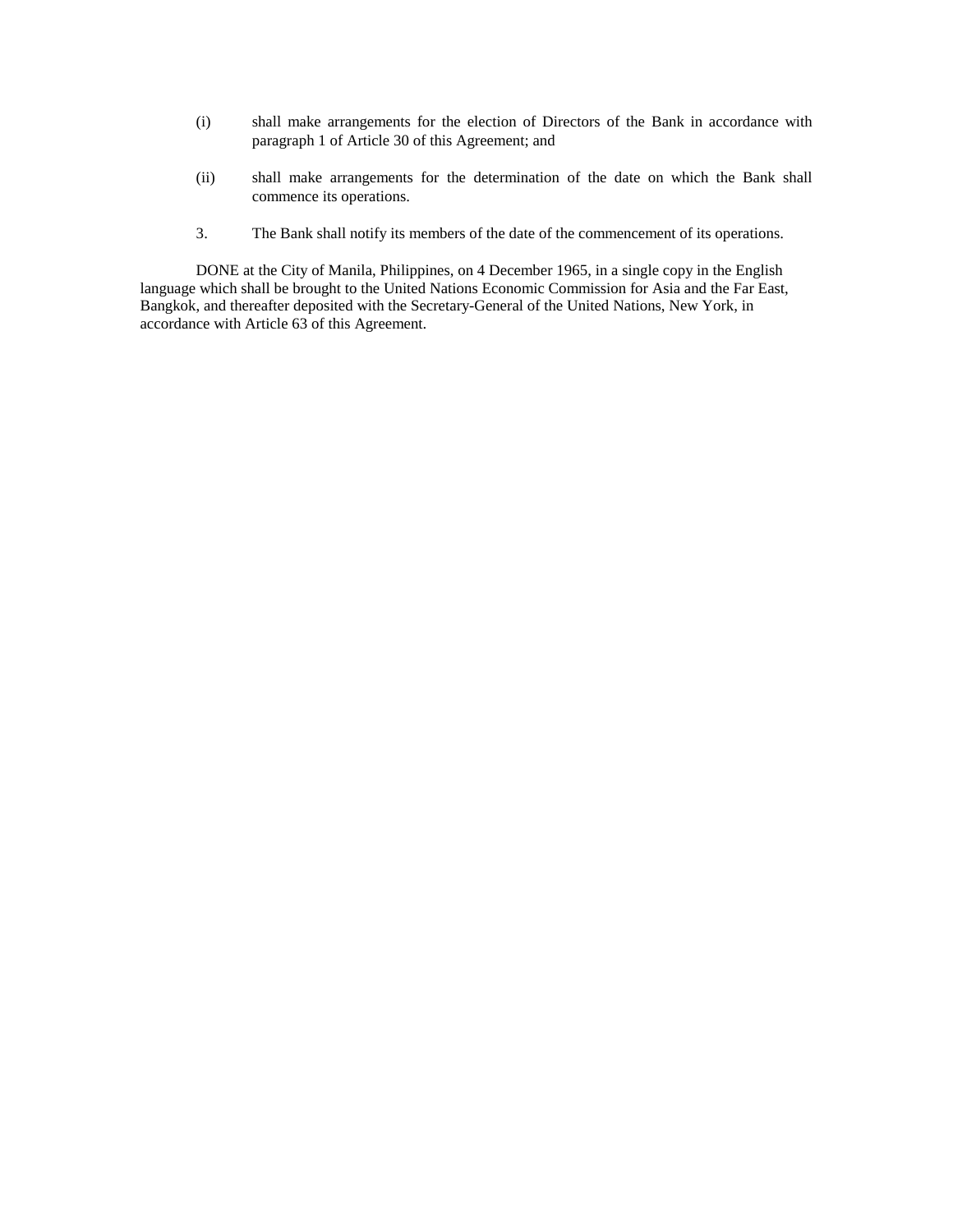**Annex A** 

**INITIAL SUBSCRIPTIONS TO THE AUTHORIZED CAPITAL STOCK FOR COUNTRIES WHICH MAY BECOME MEMBERS IN ACCORDANCE WITH ARTICLE 64**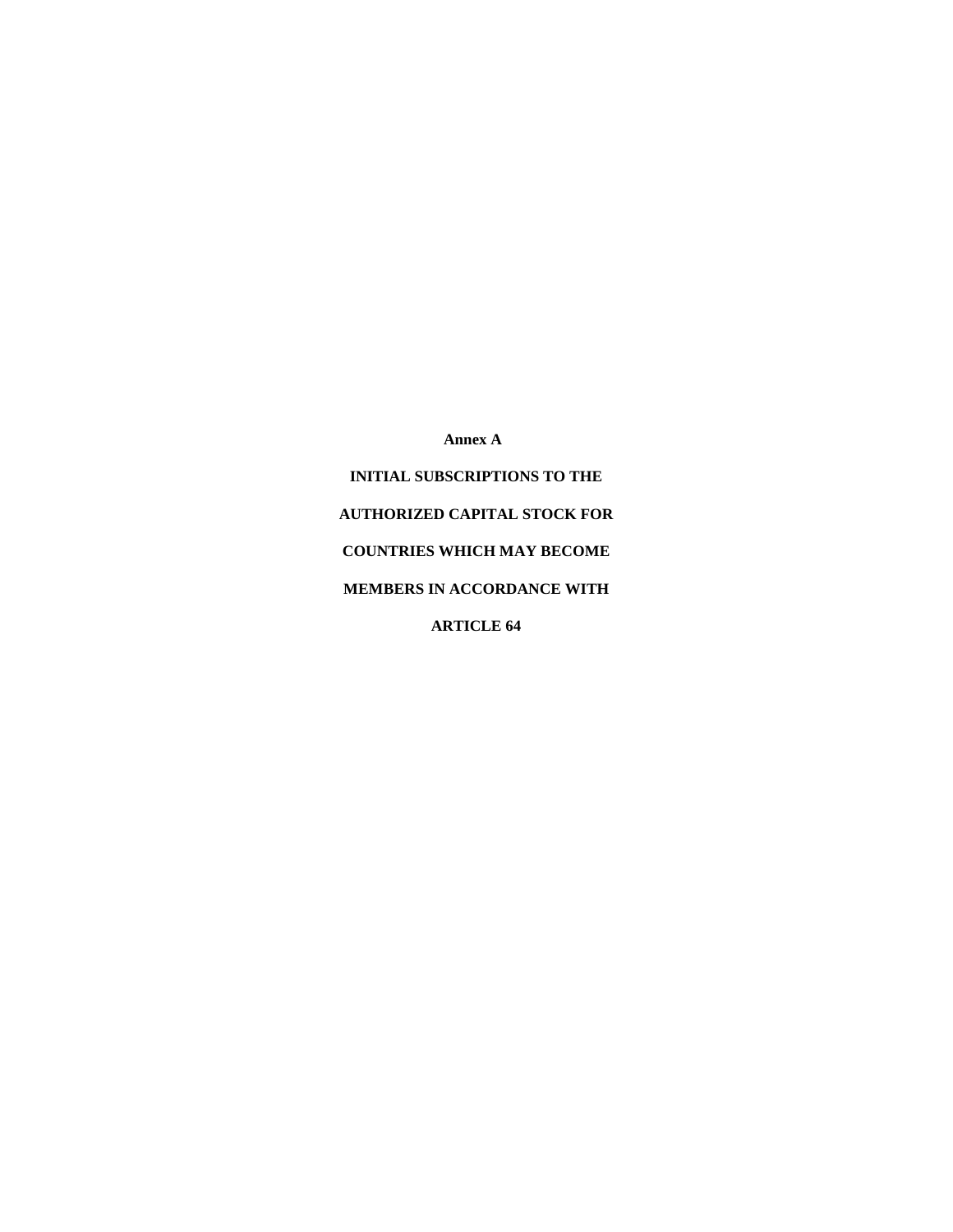## Part A. REGIONAL COUNTRIES

 $\mathbf I$ 

## Country

Amount of subscription (in million US dollars)

| $\mathbf{1}$ .                   |        |
|----------------------------------|--------|
| 2.                               |        |
| 3.                               |        |
| 4.                               |        |
| 5.                               |        |
| 6.                               |        |
| $7_{\scriptscriptstyle{\ddots}}$ |        |
| 8.                               |        |
| 9.                               |        |
|                                  |        |
|                                  |        |
|                                  |        |
|                                  |        |
|                                  |        |
|                                  |        |
|                                  |        |
|                                  |        |
|                                  |        |
|                                  | 0.06   |
|                                  | 642.08 |

 $\rm II$ 

The following regional countries may become Signatories of this Agreement in accordance with Article 63, provided that at the time of signing, they shall respectively subscribe to the capital stock of the Bank in the following amounts:

| Country | Amount of subscription<br>(in million US dollars) |
|---------|---------------------------------------------------|
|         |                                                   |
|         |                                                   |
|         |                                                   |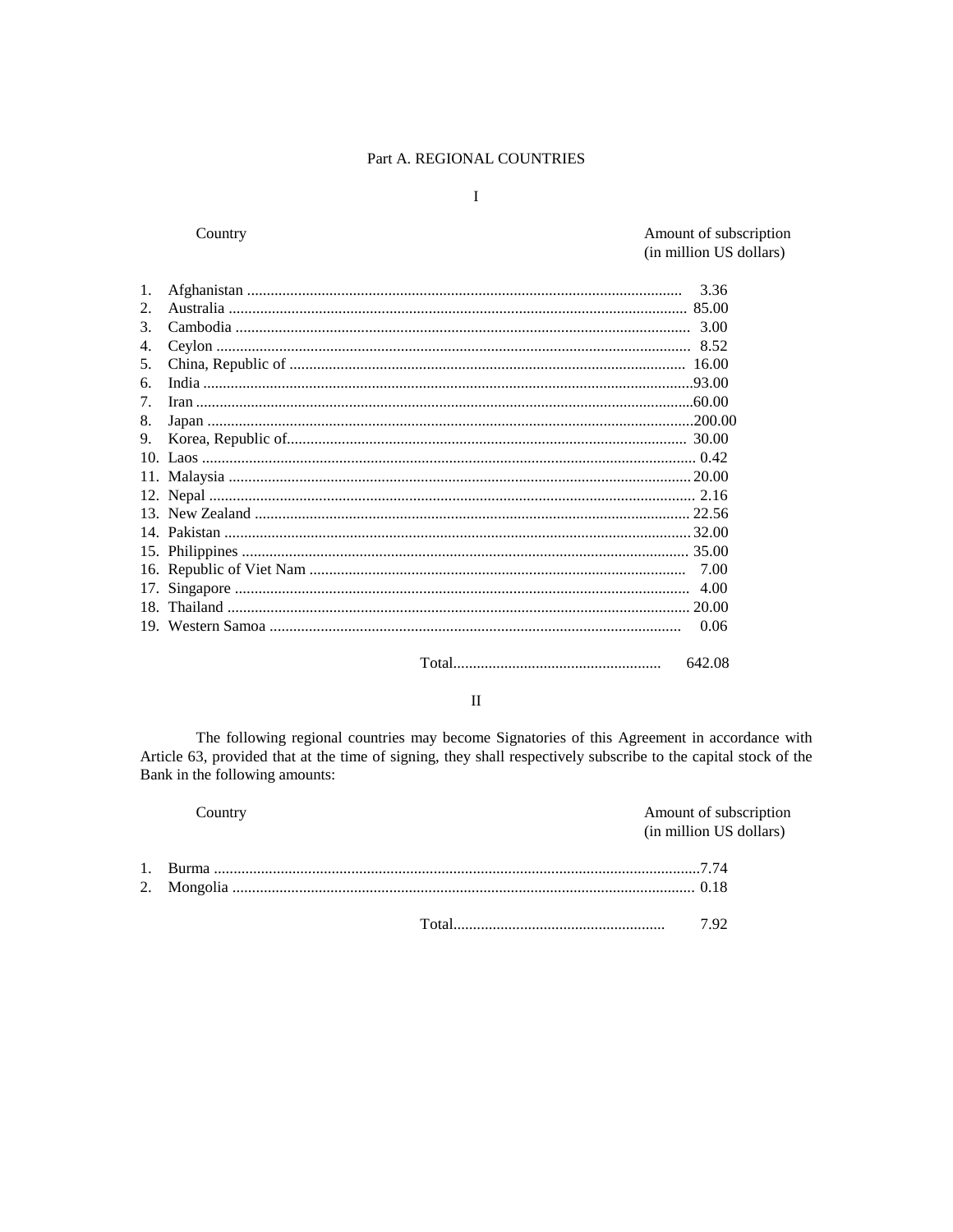#### Part B. NON-REGIONAL COUNTRIES

I

|             | Country                   | Amount of subscription  |        |
|-------------|---------------------------|-------------------------|--------|
|             |                           | (in million US dollars) |        |
|             |                           |                         | 5.00   |
| $2^{\circ}$ |                           |                         | 25.00  |
| 3           |                           |                         | 5.00   |
| 4.          |                           |                         | 30.00  |
| 5.          |                           |                         | 10.00  |
| б.          |                           |                         | 11.00  |
| 7.          |                           |                         | 10.00  |
| 8           |                           |                         | 200.00 |
|             |                           |                         |        |
|             | $\mathbf{m}$ $\mathbf{1}$ |                         | 20000  |

Total ........................................................ 296.00

II

 The following non-regional countries which participated in the meeting of the Preparatory Committee on the Asian Development Bank in Bangkok from 21 October to 1 November 1965 and which there indicated interest in membership in the Bank, may become Signatories of this Agreement in accordance with Article 63, provided that at the time of signing, each such country shall subscribe to the capital stock of the Bank in an amount which shall not be less than five million dollars (\$5,000,000):

| 1. Austria | 3. Norway |
|------------|-----------|
| 2. Finland | 4. Sweden |

#### III

 On or before 31 January 1966, any of the non-regional countries listed in Part B(I) of this Annex may increase the amount of its subscription by so informing the Executive Secretary of the United Nations Economic Commission for Asia and the Far East in Bangkok, provided, however, that the total amount of the initial subscriptions of the non-regional countries listed in Part B(I) and (II) of this Annex shall not exceed the amount of three hundred and fifty million dollars (\$350,000,000).

\_\_\_\_\_\_\_\_\_\_\_\_\_\_\_\_\_\_\_\_

With (i) increases of \$4,000,000, \$10,000,000 and \$20,000,000, respectively, in the subscriptions of the Federal Republic of Germany (currently Germany), Italy and the United Kingdom authorized under Part B III of Annex A, (ii) increases in the subscriptions of Afghanistan, Cambodia, Republic of Viet Nam (currently Socialist Republic of Viet Nam) and Singapore authorized by Resolution No. 4 of the Board of Governors, (iii) admission to membership of Indonesia, Switzerland, Hong Kong, France, Fiji, Papua New Guinea, Tonga, Bangladesh, Solomon Islands, Burma (currently the Union of Myanmar), Kiribati, Cook Islands, Maldives, Vanuatu, Bhutan, Spain, the People's Republic of China, Marshall Islands, Federated States of Micronesia, Turkey, Mongolian People's Republic (currently Mongolia), Republic of Nauru, Tuvalu, Kazakhstan and Kyrgyz Republic, authorized by Resolution Nos. 4, 11, 23, 31, 32, 38, 48, 54, 57, 63, 74, 95, 113, 138, 148, 168, 176, 201, 202, 205, 206, 212, 219, 224 and 225, respectively, of the Board of Governors, (iv) additional subscriptions of members under Resolution Nos. 46, 104; and 158 of the Board of Governors, and (v) increase in the subscriptions of Canada, Finland, France, the Federal Republic of Germany (currently Germany), Indonesia, Italy, Japan, Republic of Korea, Malaysia, Netherlands, Sweden, Switzerland, United States and Western Samoa authorized by Resolution Nos. 55, 79, 80, 89, 99, 100, 112, 114, 174, 193, 194 and 195 of the Board of Governors, the following is the list of subscriptions: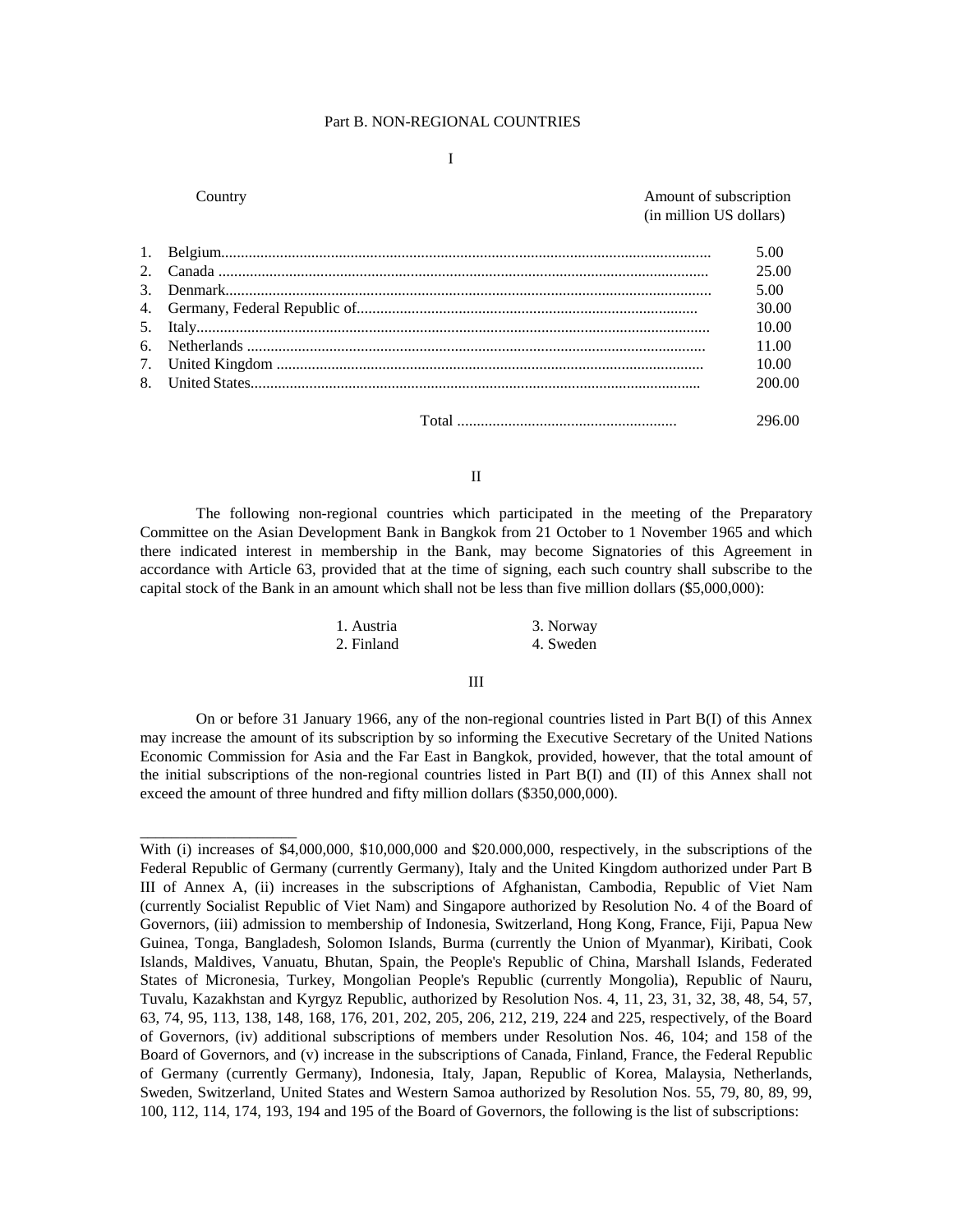## SUBSCRIPTIONS TO THE AUTHORIZED CAPITAL STOCK OF THE ASIAN DEVELOPMENT BANK

As of 31 December 1994 1/

Amount of Subscription

#### (in million)

|                                             | Expressed in terms of the    | Expressed in terms of          |
|---------------------------------------------|------------------------------|--------------------------------|
|                                             | US dollar of the weight      | the SDR at the value           |
|                                             | and fineness in effect on 31 | in<br>United<br>current        |
|                                             | January 1966 i.e. 0.888671   | dollars<br><b>States</b><br>of |
|                                             | gram of fine gold            | \$1.45985 per SDR              |
| Part A. REGIONAL COUNTRIES                  |                              |                                |
| Afghanistan, Republic of                    | 11.95<br>\$                  | \$<br>17.44                    |
| Australia                                   | 1,023.70                     | 1,494.45                       |
| Bangladesh                                  | 361.28                       | 527.41                         |
| Bhutan                                      | 1.10                         | 1.61                           |
| Cambodia                                    | 8.75                         | 12.77                          |
| China, People's Republic of                 | 1,140.00                     | 1,664.23                       |
| Cook Islands                                | 0.47                         | 0.69                           |
| Fiji                                        | 12.03                        | 17.56                          |
| Hong Kong                                   | 96.35                        | 140.66                         |
| India                                       | 1,120.05                     | 1,635.10                       |
| Indonesia                                   | 963.50                       | 1,406.57                       |
| Japan                                       | 5,522.10                     | 8,061.44                       |
| Kazakhstan                                  | 142.68                       | 208.29                         |
| Kiribati                                    | 0.71                         | 1.04                           |
| Korea Republic of                           | 891.23                       | 1,301.06                       |
| Kyrgyz Republic                             | 52.91                        | 77.24                          |
| Lao People's Democratic Republic            | 2.46                         | 3.59                           |
| Malaysia                                    | 481.75                       | 703.28                         |
| Maldives                                    | 0.71                         | 1.04                           |
| Marshall Islands                            | 0.47                         | 0.69                           |
| Micronesia, Federated States of             | 0.71                         | 1.04                           |
| Mongolia                                    | 2.66                         | 3.88                           |
| Myanmar                                     | 96.35                        | 140.66                         |
| Nauru, Republic of                          | 0.71                         | 1.04                           |
| Nepal                                       | 26.01                        | 37.97                          |
| New Zealand                                 | 271.70                       | 396.64                         |
| Pakistan                                    | 770.80                       | 1,125.25                       |
| Papua New Guinea                            | 16.60                        | 24.23                          |
| Philippines                                 | 421.52                       | 615.36                         |
| Singapore                                   | 60.20                        | 87.88                          |
| Solomon Islands                             | 1.18                         | 1.72                           |
| Sri Lanka, Democratic Socialist Republic of | 102.60                       | 149.78                         |
| Taipei, China                               | 192.70                       | 281.31                         |
| Thailand                                    | 481.74                       | 703.27                         |
| Tonga                                       | 0.71                         | 1.04                           |
| Tuvalu                                      | 0.25                         | 0.36                           |
| Vanuatu                                     | 1.18                         | 1.72                           |
| Viet Nam, Socialist Republic of             | 60.38                        | 88.15                          |
| Western Samoa                               | 0.58                         | 0.85                           |

Total 14,342.78 20,938.31

1/At exchange rate adopted as of 31 December 1994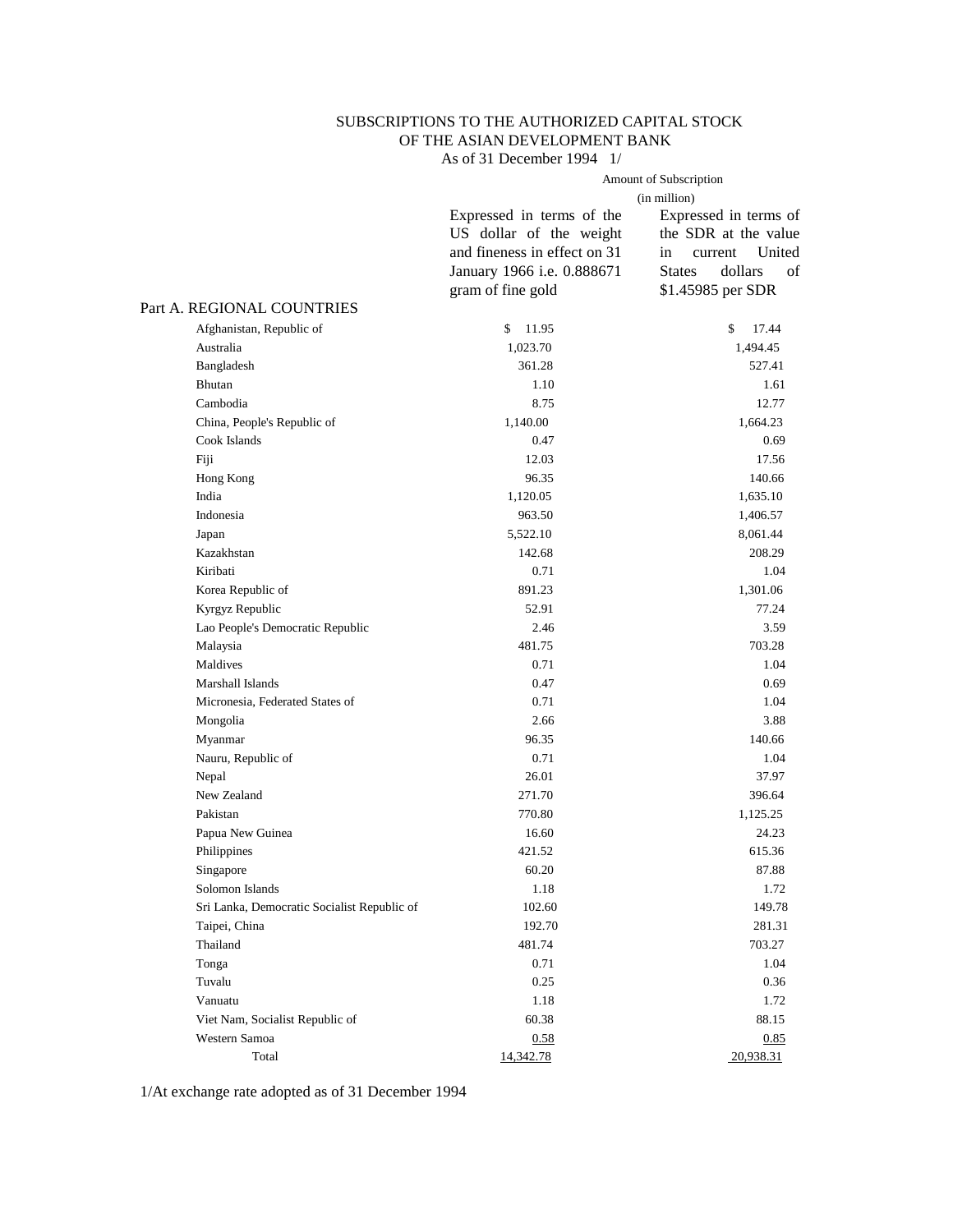## Part B. NON-REGIONAL COUNTRIES

| Austria              | 60.20       | 87.88       |
|----------------------|-------------|-------------|
| Belgium              | 60.20       | 87.88       |
| Canada               | 925.43      | 1,350.99    |
| Denmark              | 60.20       | 87.88       |
| Finland              | 60.20       | 87.88       |
| France               | 411.78      | 601.14      |
| Germany              | 765.34      | 1,117.29    |
| Italy                | 319.75      | 466.79      |
| <b>Netherlands</b>   | 181.47      | 264.92      |
| Norway               | 60.20       | 87.88       |
| Spain                | 60.20       | 87.88       |
| Sweden               | 60.20       | 87.88       |
| Switzerland          | 103.25      | 150.73      |
| Turkey               | 60.20       | 87.88       |
| United Kingdom       | 361.31      | 527.46      |
| <b>United States</b> | 2,781.05    | 4,030.72    |
| Total                | 6,310.98    | 9,213.08    |
| <b>Grand Total</b>   | \$20,653.76 | \$30,151.39 |
|                      | ========    |             |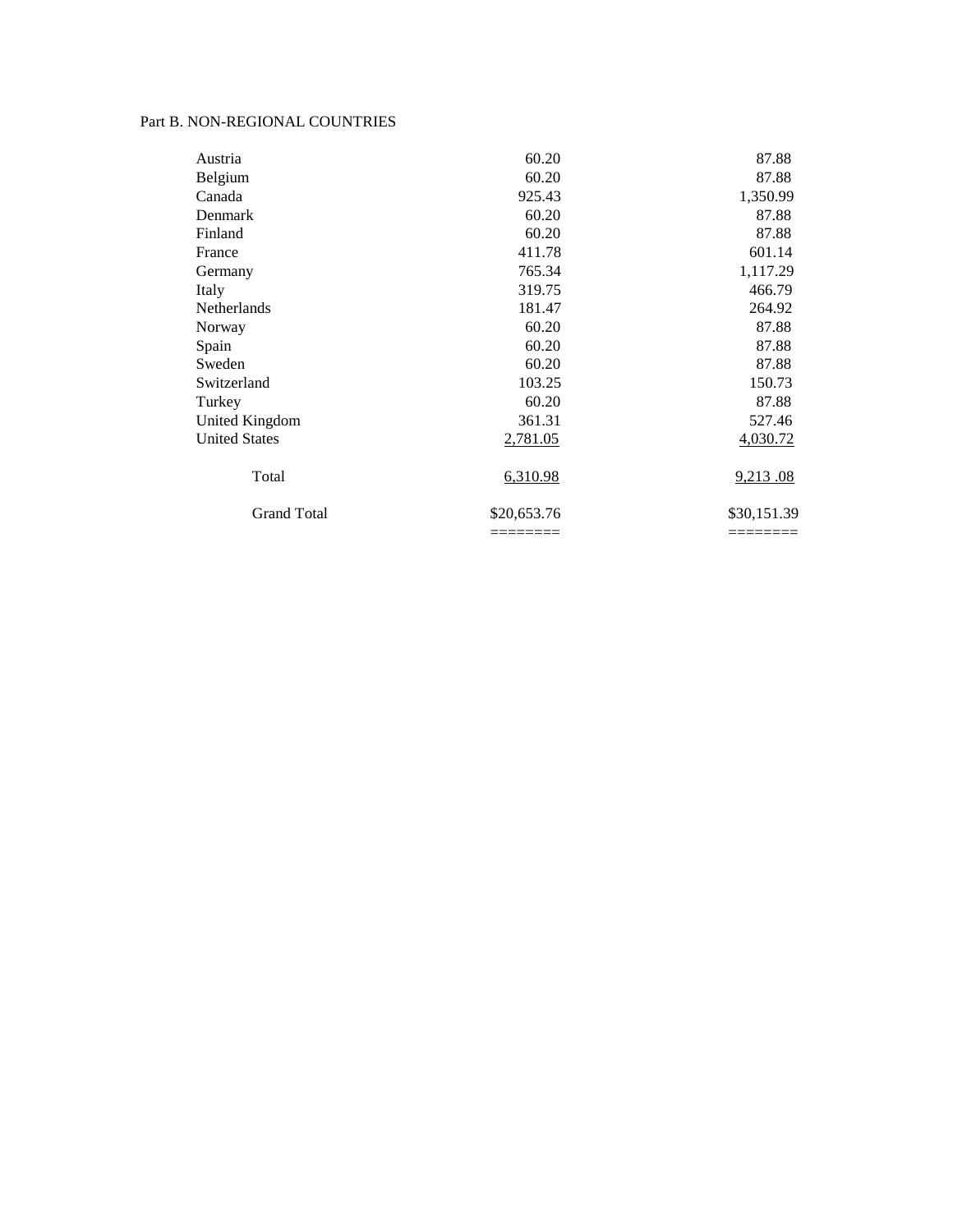#### **Annex B**

#### **ELECTION OF DIRECTORS**

Section A. - Election of Directors by Governors representing regional members.

 1. Each Governor representing a regional member shall cast all votes of the member he represents for a single person.

 2. The seven (7) persons receiving the highest number of votes shall be Directors, except that no person who received less than ten (10) per cent of the total voting power of regional members shall be considered as elected.

 3. If seven (7) persons are not elected at the first ballot, a second ballot shall be held in which the person who received the lowest number of votes in the preceding ballot shall be ineligible and in which votes shall be cast only by:

- (a) Governors who voted in the preceding ballot for a person who is not elected; and
- (b) Governors whose votes for a person who is elected are deemed, in accordance with paragraph (4) of this Section, to have raised the votes cast for that person above eleven (11) per cent of the total voting power of regional members.

 4. (a) In determining whether the votes-cast by a Governor shall be deemed to have raised the total number of votes for any person above eleven (11) per cent, the said eleven (11) per cent shall be deemed to include, first, the votes of the Governor casting the highest number of votes for that person, and then, in diminishing order, the votes of each Governor casting the next highest number until eleven (11) per cent is attained.

 (b) Any Governor, part of whose votes must be counted in order to raise the votes cast for any person above ten (10) per cent, shall be considered as casting all his votes for that person even if the total number of votes cast for that person thereby exceeds eleven (11) per cent.

 5. If, after the second ballot, seven (7) persons are not elected, further ballots shall be held in conformity with the principles and procedures laid down in this Section, except that after six (6) persons are elected, the seventh may be elected -- notwithstanding the provisions of paragraph (2) of this Section - by a simple majority of the remaining votes of regional members. All such remaining votes shall be deemed to have counted towards the election of the seventh Director.

\_\_\_\_\_\_\_\_\_\_\_\_\_\_\_\_\_\_\_\_\_\_\_\_

At its Second Annual Meeting the Board of Governors reviewed the size and composition of the Board of Directors in conformity with the provisions of Article 30.1 (ii) and decided that effective from the Fourth Annual Meeting, eight (8) Directors shall be elected by the Governors representing regional members and that the minimum and maximum percentages specified in paragraphs 2, 3 and 4 of Section (A) of Annex B shall be adjusted at that meeting to 8% and 10% respectively (Resolution No. 27 of the Board of Governors).